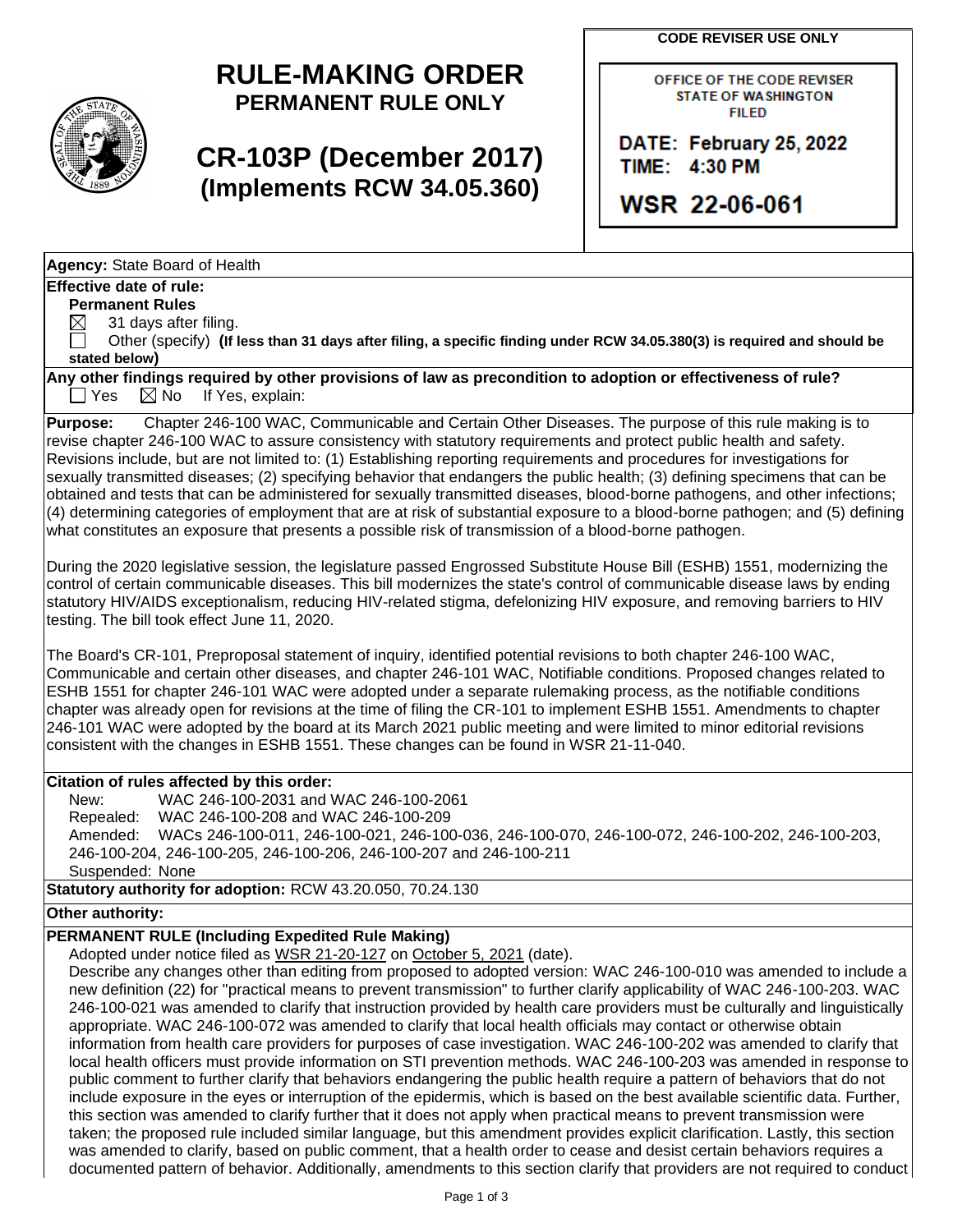anonymous HIV testing, but when they do, testing must be consistent with certain provisions. WAC 246-100-2031 was amended to clarify further that a local health officer may only seek detainment of a person with an STI when there is reliable information suggesting the person continues to engage in behaviors that present an imminent danger to the public health. Further, the section was amended to clarify further that behaviors presenting an imminent danger to the public health exclude instances when the HIV infection is non-infectious. Based on the best available scientific data, multiple sections were amended to clarify that the introduction of blood, semen, or vaginal fluids to the eyes or an interruption of the epidermis does not constitute behavior endangering the public health (WAC 246-100-203), exposure presenting possible risk (WAC 246-100-206) or possible risk of transmission of a blood-borne pathogen (WAC 246-100-2061). If a preliminary cost-benefit analysis was prepared under RCW 34.05.328, a final cost-benefit analysis is available by contacting:

Name: Samantha Pskowski Address: P.O. Box 47990, Olympia, WA 98504-7990 Phone: 360-789-2358 Fax: N/A TTY: 711 Email: CommunicableDisease@sboh.wa.gov Web site: N/A Other: N/A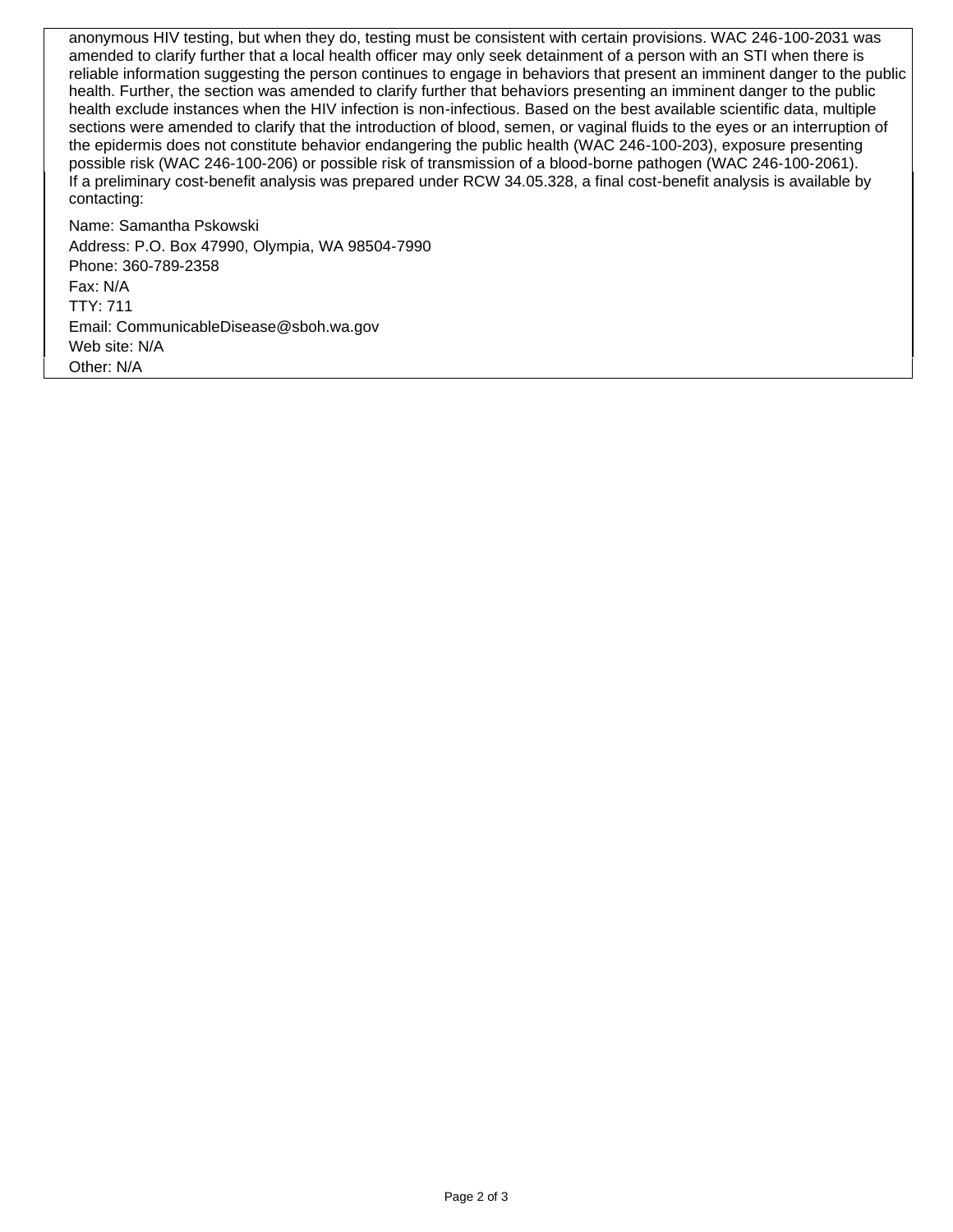| If any category is left blank, it will be calculated as zero.<br>Note:<br>No descriptive text.                                         |            |                |                 |                |          |                 |
|----------------------------------------------------------------------------------------------------------------------------------------|------------|----------------|-----------------|----------------|----------|-----------------|
| Count by whole WAC sections only, from the WAC number through the history note.<br>A section may be counted in more than one category. |            |                |                 |                |          |                 |
| The number of sections adopted in order to comply with:                                                                                |            |                |                 |                |          |                 |
| Federal statute:                                                                                                                       | <b>New</b> | $\overline{0}$ | Amended         | $\overline{0}$ | Repealed | $\overline{0}$  |
| Federal rules or standards:                                                                                                            | <b>New</b> | $\overline{0}$ | Amended         | $\overline{0}$ | Repealed | $\overline{0}$  |
| Recently enacted state statutes:                                                                                                       | <b>New</b> | $\overline{2}$ | Amended         | 12             | Repealed | $\overline{2}$  |
| The number of sections adopted at the request of a nongovernmental entity:                                                             |            |                |                 |                |          |                 |
|                                                                                                                                        | <b>New</b> | 0              | Amended         | 0              | Repealed | $\overline{0}$  |
| The number of sections adopted in the agency's own initiative:                                                                         |            |                |                 |                |          |                 |
|                                                                                                                                        | <b>New</b> | $\overline{0}$ | Amended         | $\mathbf 0$    | Repealed | $\underline{0}$ |
| The number of sections adopted in order to clarify, streamline, or reform agency procedures:                                           |            |                |                 |                |          |                 |
|                                                                                                                                        | <b>New</b> | $\mathbf 0$    | Amended         | $\mathbf 0$    | Repealed | $\underline{0}$ |
| The number of sections adopted using:                                                                                                  |            |                |                 |                |          |                 |
| Negotiated rule making:                                                                                                                | New        | $\overline{0}$ | Amended         | $\overline{0}$ | Repealed | $\overline{0}$  |
| Pilot rule making:                                                                                                                     | <b>New</b> | $\overline{0}$ | Amended         | $\overline{0}$ | Repealed | $\overline{0}$  |
| Other alternative rule making:                                                                                                         | <b>New</b> | 0              | Amended         | $\pmb{0}$      | Repealed | $\overline{0}$  |
| Date Adopted: 01/12/2022                                                                                                               |            | Signature:     |                 |                |          |                 |
| Name: Michelle A. Davis                                                                                                                |            |                | Michelle Adavis |                |          |                 |
| <b>Title: Executive Director</b>                                                                                                       |            |                |                 |                |          |                 |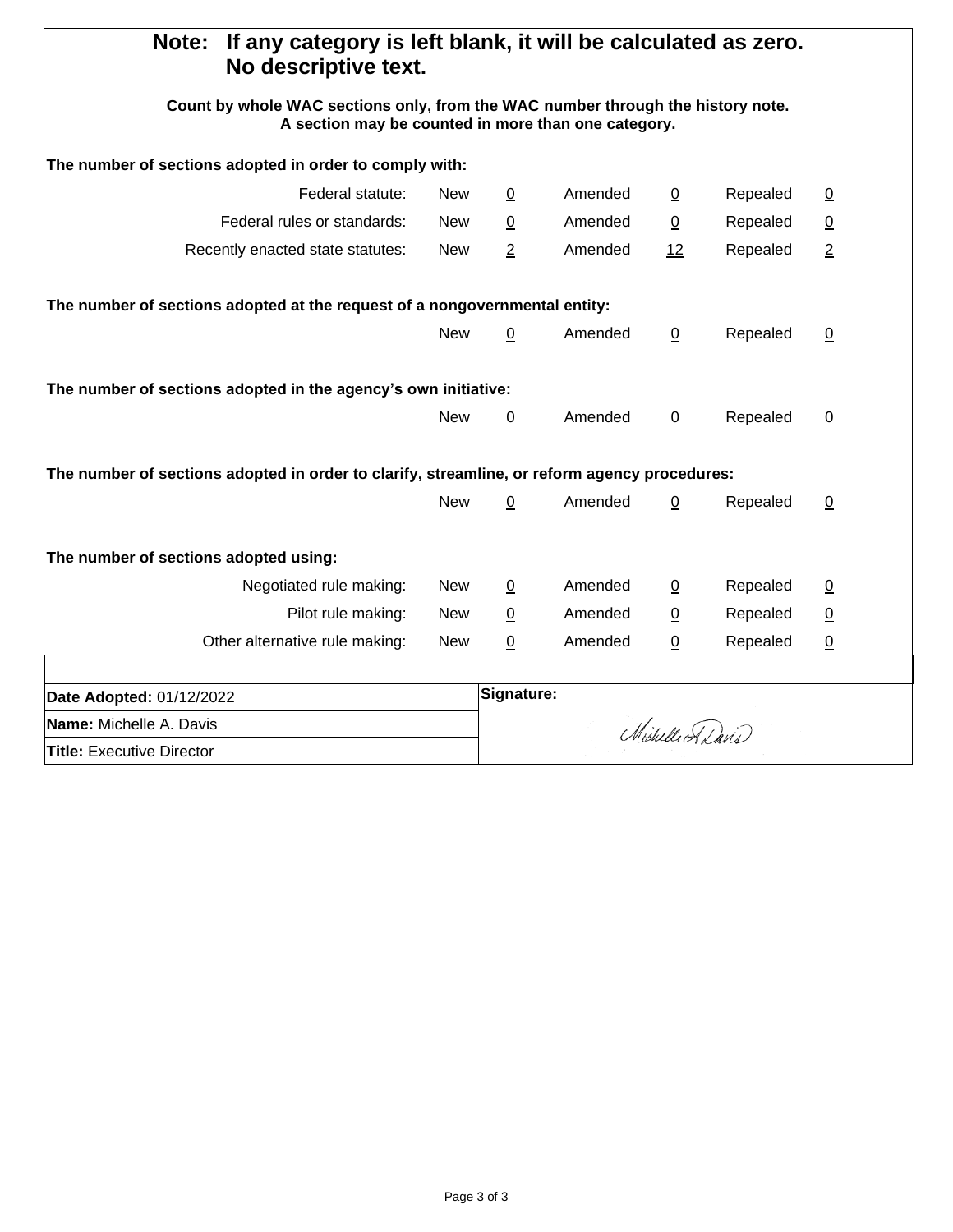AMENDATORY SECTION (Amending WSR 18-23-056, filed 11/15/18, effective 12/16/18)

**WAC 246-100-011 Definitions.** The definitions in this section apply throughout chapter 246-100 WAC unless the context clearly requires otherwise:

(1) (("Acquired immunodeficiency syndrome (AIDS)" means illness, disease, or conditions defined and described by the Centers for Disease Control, U.S. Public Health Service, Morbidity and Mortality Weekly Report (MMWR), April 11, 2014, Volume 63, Number RR-03. A copy of this publication is available for review at the department and at each local health department.

(2) "HIV counseling" means counseling directed toward:

(a) Increasing the individual's understanding of acquired immunodeficiency syndrome; and

(b) Assessing the individual's risk of HIV acquisition and transmission; and

(c) Affecting the individual's behavior in ways to reduce the risk of acquiring and transmitting HIV infection.

(3))) "Anonymous HIV testing" means that the name or identity of the ((<del>individual</del>)) <u>person</u> tested for HIV will not be recorded or linked to the HIV test result. ((However, once the individual testing positive receives HIV health care or treatment services, reporting of the identity of the individual to the state or local public health officer is required.

 $(4)$ )) (2) "Blood-borne pathogen" means a pathogenic microorganism that is present in human blood and can cause disease in humans, including hepatitis B virus, hepatitis C virus, human immunodeficiency virus, and syphilis.

(3) "Board" means the Washington state board of health.

 $((+5))$   $(4)$  "Case" means a person, alive or dead, having been diagnosed to have a particular disease or condition by a health care provider with diagnosis based on clinical criteria, or laboratory criteria, or both.

(((6) "Child day care facility" means an agency regularly providing care for a group of children for less than twenty-four hours a day and subject to licensing under chapter 74.15 RCW.

(7))) (5) "Communicable disease" means an illness caused by an infectious agent ((<del>which</del>)) <u>that</u> can be transmitted from ((<del>one</del>)) <u>a</u> person, animal, or object to ((<del>another</del>)) <u>a</u> person by direct or indirect means including, but not limited to, transmission via an intermediate host or vector, food, water, or air.

(((8) "Confidential HIV testing" means that the name or identity of the individual tested for HIV will be recorded and linked to the HIV test result, and that the name of the individual testing positive for HIV will be reported to the state or local health officer in a private manner.

(9))) (6) "Contaminated" or "contamination" means containing or having contact with infectious agents or chemical or radiological materials that pose an immediate threat to present or future public health.

 $((+10))$   $(7)$  "Contamination control measures" means the management of persons, animals, goods, and facilities that are contaminated, or suspected to be contaminated, in a manner to avoid human exposure to the contaminant, prevent the contaminant from spreading,  $((and/or))$ or effect decontamination.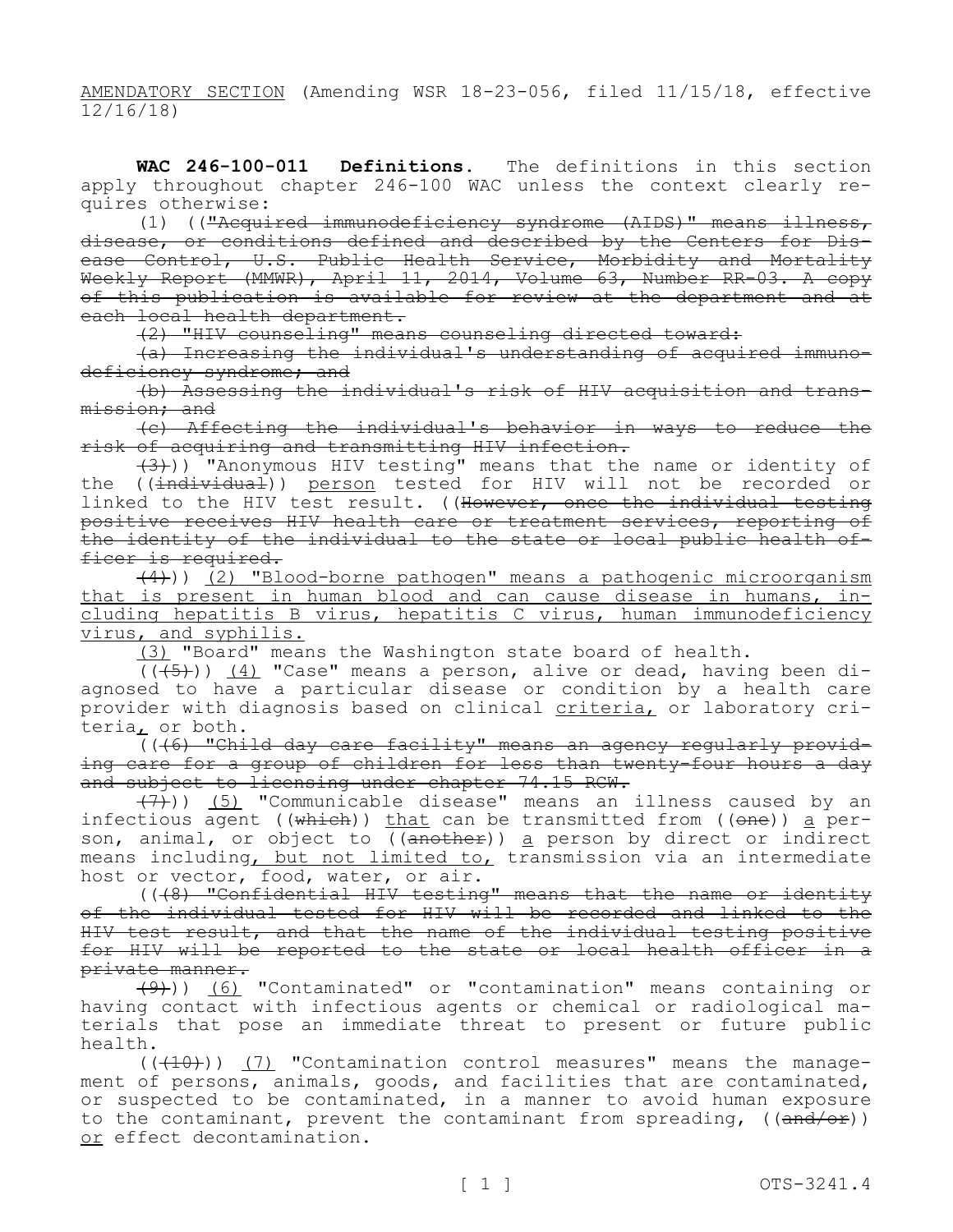$((+11))$  (8) "Department" means the Washington state department of health.

 $((+12))$  (9) "Detention" or "detainment" means physical restriction of activities of ((an individual)) a person by confinement for the purpose of controlling or preventing a serious and imminent threat to public health and may include one or more of the following: Physical plant, facilities, equipment, ((and/or)) or personnel to physically restrict activities of the ((<del>individual</del>)) <u>person</u> to accomplish ((such)) these purposes.

 $((+13))$   $(10)$  "Disease control measures" means the management of persons, animals, goods, and facilities that are infected with, suspected to be infected with, exposed to, or suspected to be exposed to an infectious agent in a manner to prevent transmission of the infectious agent to humans.

 $((\overline{(14)}))$  (11) "Health care facility" ((means)) includes:

(a) (( $Any$  facility or institution)) Adult family homes licensed under chapter 70.128 RCW;

(b) Assisted living facilities licensed under chapter 18.20 RCW( $\left($ , assisted living facilities,));

(c) Birthing centers licensed under chapter 18.46 RCW((, birthing centers,));

(d) Clinics or other settings where one or more health care providers practice;

(e) Enhanced service facilities licensed under chapter 70.97 RCW;

(f) Hospitals licensed under chapter 70.41 RCW;

(g) Nursing homes licensed under chapter 18.51 RCW((, nursing homes, chapter 70.41 RCW, hospitals, or));

(h) Private establishments licensed under chapter 71.12 RCW( $(\tau)$ private establishments, clinics, or other settings where one or more health care providers practice) ) ; and

 $((+b))$  (i) In reference to  $((a))$  sexually transmitted ( $(dis$ ease)) infections or blood-borne pathogens, other settings as defined in chapter 70.24 RCW.

 $((+15))$   $(12)$  "Health care provider" means any person having direct or supervisory responsibility for the delivery of health care who is:

(a) Licensed or certified in this state under Title 18 RCW; or

(b) Is military personnel providing health care within the state regardless of licensure.

(((16))) (13) "Health order" or "order" means a written directive issued by the state or local health officer that requires the recipient to take specific action to remove, reduce, control, or prevent a risk to public health.

(14) "HIV testing" means conducting a laboratory test or sequence of tests to detect or monitor the human immunodeficiency virus (HIV) or antibodies to HIV performed in accordance with requirements  $((\epsilon e))$ of WAC 246-100-207. ((To assure that the protection, including but not limited to, pre- and post-test counseling, and confidentiality afforded to HIV testing as described in chapter 246-100 WAC also applies to the enumeration of CD4 + (T4) lymphocyte counts (CD4 + counts) and CD4 + (T4) percents of total lymphocytes (CD4 + percents) when used to diagnose HIV infection, CD4 + counts and CD4 + percents will be presumed HIV testing except when shown by clear and convincing evidence to be for use in the following circumstances:

(a) Monitoring previously diagnosed infection with HIV;

(b) Monitoring organ or bone marrow transplants;

(c) Monitoring chemotherapy;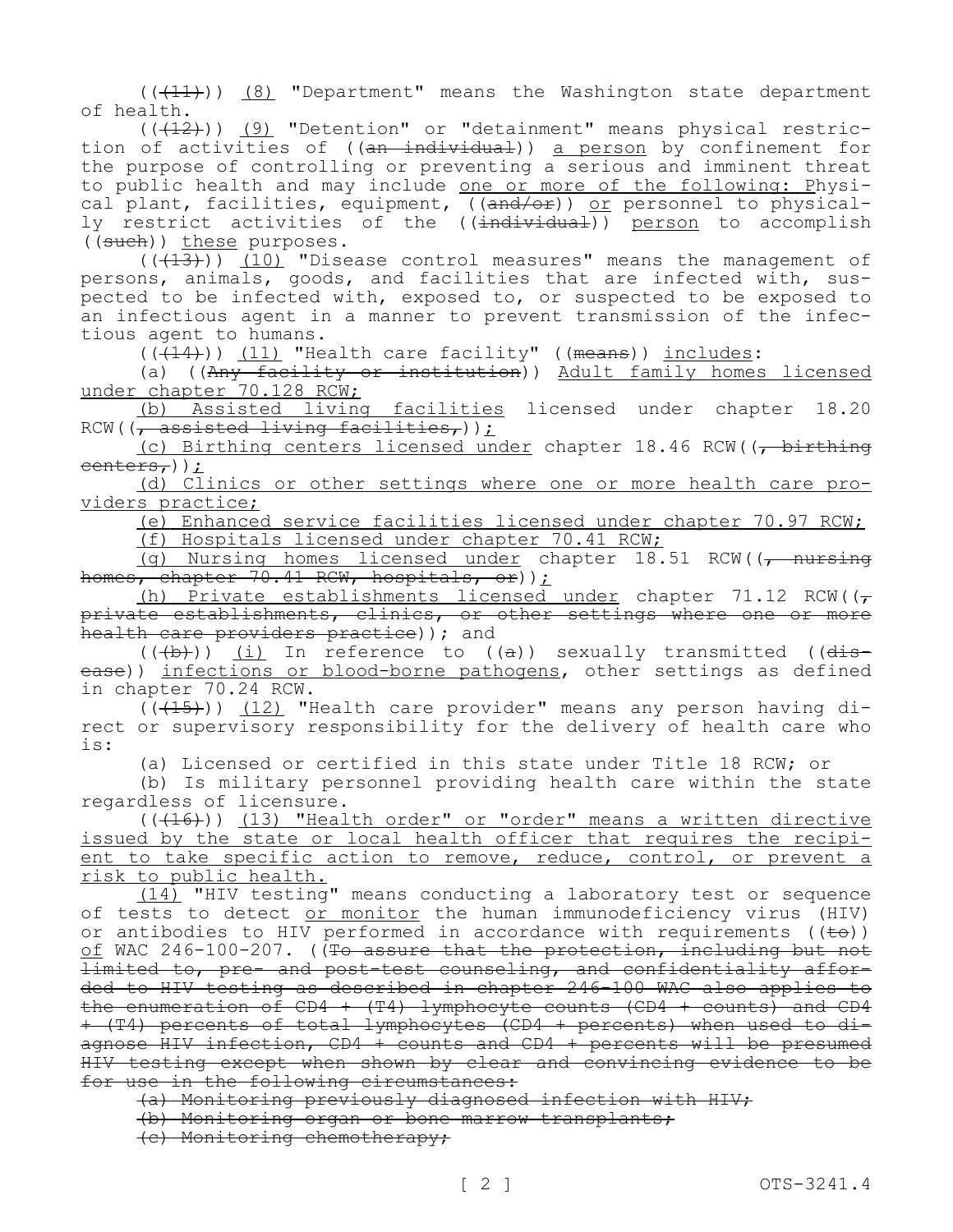(d) Medical research; or

(e) Diagnosis or monitoring of congenital immunodeficiency states or autoimmune states not related to HIV.

The burden of proving the existence of one or more of the circumstances identified in (a) through (e) of this subsection shall be on the person asserting such existence.

(17))) (15) "Human immunodeficiency virus" or "HIV" means all HIV and HIV-related viruses which damage the cellular branch of the human immune system and leave the person immunodeficient.

(16) "Infectious agent" means an organism such as a virus, rickettsia, bacteria, fungus, protozoan, or helminth that is capable of producing infection or infectious disease.

 $((+18))$   $(17)$  "Isolation" means the separation( $(-$  for the period of communicability or contamination, of infected or contaminated persons or animals from others in such places and under such conditions as)) of persons or animals with an infectious agent or contaminant in order to prevent or limit the ((direct or indirect)) transmission of the infectious agent or contaminant ((from those infected or contaminated)) to those who are susceptible to disease or who may spread the agent or contaminant to others.

(((19))) (18) "Local health ((department)) jurisdiction" or "LHJ" means ((<del>the city, town, county, or district agency providing public</del> health services to persons within the area, as provided in chapter 70.05 RCW and chapter 70.08 RCW)) a county health department under chapter 70.05 RCW, city/county health department under chapter 70.08 RCW, or health district under chapter 70.46 RCW.

 $((+20))$   $(19)$  "Local health officer" means the ((individual)) person having been appointed under chapter 70.05 RCW as the health officer for the local health ((department)) jurisdiction, or having been appointed under chapter 70.08 RCW as the director of public health of a combined city-county health department, or ((his or her)) their delegee appointed by the local board of health.

 $(\overline{(\cdot+21)}$  "Nosocomial infection" means an infection acquired in a hospital or other health care facility.

(22))) (20) "Medical treatment" or "treatment" means the treatment for curable diseases and treatment that causes a person to be unable to transmit a disease to others, based on generally accepted standards of medical and public health science.

(21) "Outbreak" means the occurrence of cases of a disease or condition in any area over a given period of time in excess of the expected number of cases.

(22) "Practical means to prevent transmission" means the good faith employment of an activity, behavior, method, or device that is scientifically demonstrated to measurably reduce the risk of transmitting an STI including:

(a) Use of a condom, barrier protection, or other prophylactic device; or

(b) Good faith participation in a treatment or preventive regimen prescribed by a health care provider or public health professional.

(23) (("Post-test counseling" means counseling after the HIV test when results are provided and directed toward:

(a) Increasing the individual's understanding of human immunodeficiency virus (HIV) infection;

(b) Affecting the individual's behavior in ways to reduce the risk of acquiring and transmitting HIV infection;

(c) Encouraging the individual testing positive to notify persons with whom there has been contact capable of spreading HIV;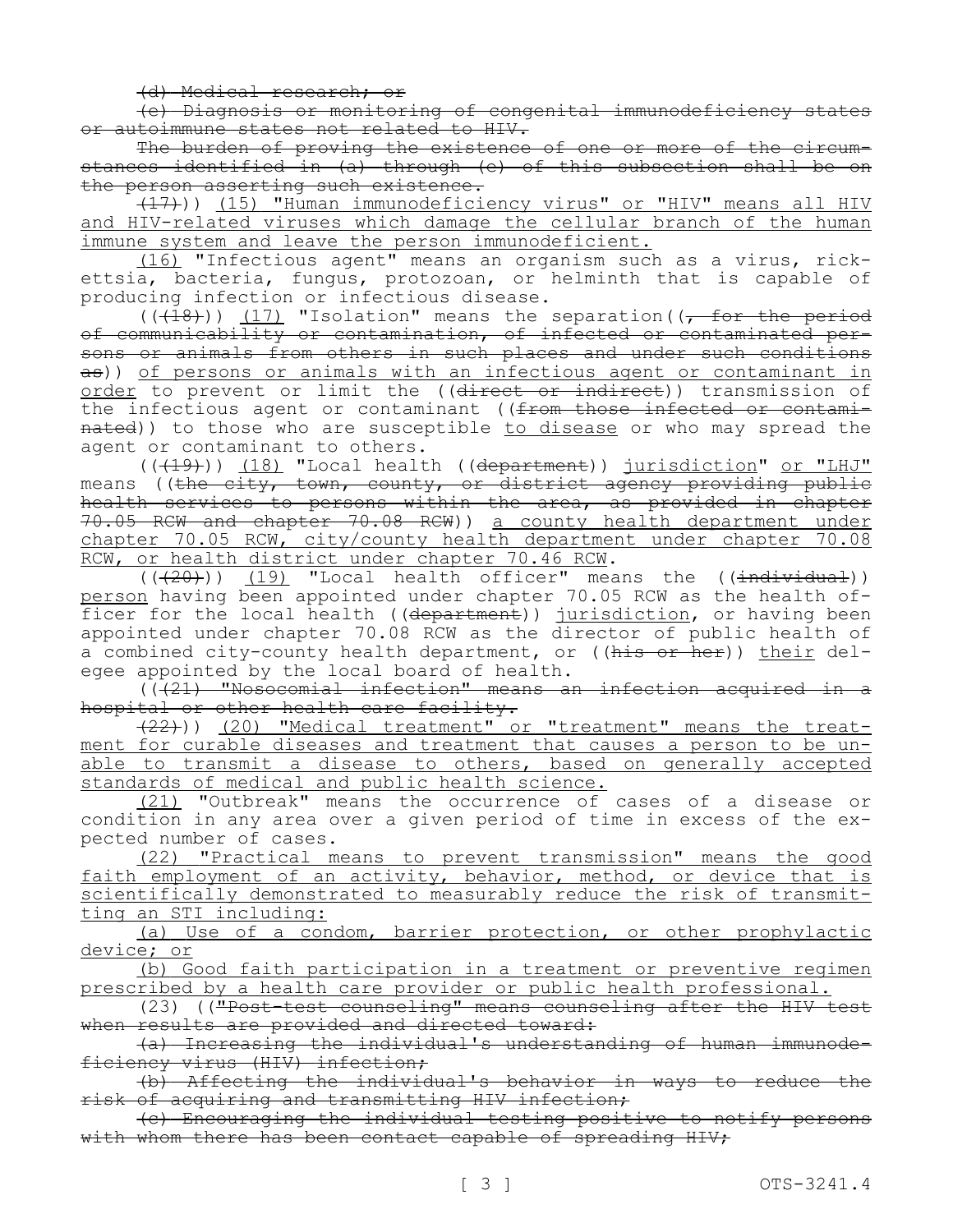(d) Assessing emotional impact of HIV test results; and

(e) Appropriate referral for other community support services.

(24) "Pretest counseling" means counseling provided prior to HIV testing and aimed at:

(a) Helping an individual to understand:

(i) Ways to reduce the risk of human immunodeficiency virus (HIV) transmission;

(ii) The nature, purpose, and potential ramifications of HIV testing;

(iii) The significance of the results of HIV testing; and

(iv) The dangers of HIV infection; and

(b) Assessing the individual's ability to cope with the results of HIV testing.

 $(25)$ )) "Principal health care provider" means the attending physician or other health care provider licensed or certified under Title 18 RCW, recognized as primarily responsible for diagnosis and treatment of a patient or, in the absence of such, the health care provider initiating diagnostic testing or medical treatment or medical therapy for a patient.

 $(1.26)$ )) (24) "Ouarantine" means the limitation of freedom of movement of  $((\text{such well}))$  persons or domestic animals  $((\text{as}))$  that have been exposed to, or are suspected to have been exposed to, an infectious agent $((\tau))$ :

(a) For a period of time not longer than the longest usual incubation period of the infectious agent( $(\tau$  in such manner as));

(b) In a way to prevent effective contact with those not so exposed.

 $((+27))$  (25) "School" means a facility for programs of education as defined in RCW 28A.210.070 (preschool and kindergarten through grade  $((\text{twelve})) 12$ .

 $((+28))$  (26) "Sexually transmitted (( $\overline{d}$ isease  $(STD)^{m}$ )) infection (STI)" or "sexually transmitted disease (STD)" means a bacterial, viral, fungal, or parasitic ((disease)) infection or condition which is usually transmitted through sexual contact and considered to be a threat to public health and welfare, and to be an infection for which a legitimate public interest will be served by providing for regulation and treatments, including:

(a) ((Acute pelvic inflammatory disease;

 $(b)$ ) Chancroid;

 $((+e))$  (b) Chlamydia trachomatis infection;

 $((+d))$  (c) Genital ((and neonatal)) herpes simplex;

(((e))) (d) Genital human papilloma virus infection;

 $((\text{f}))( \text{e})$  Gonorrhea;

(((g))) (f) Granuloma inguinale;

 $((+h))$   $(q)$  Hepatitis B infection;

 $((+i))$  (h) Human immunodeficiency virus infection (HIV) ((and acquired immunodeficiency syndrome (AIDS)));

 $((+\frac{1}{2}))$  (i) Lymphogranuloma venereum; and

(((k) Nongonococcal urethritis (NGU); and

 $\left(\frac{1}{1}\right)$ ) (j) Syphilis.

 $((+29))$   $(27)$  "Spouse" means any individual who is the marriage partner of ((an HIV-infected individual)) a person diagnosed with HIV, or who has been the marriage partner of the ((HIV-infected individu- $\frac{1}{a}$ )) person diagnosed with HIV within the (( $\frac{1}{b}$ )) 10-year period prior to the diagnosis of HIV-infection, and evidence exists of possible exposure to HIV.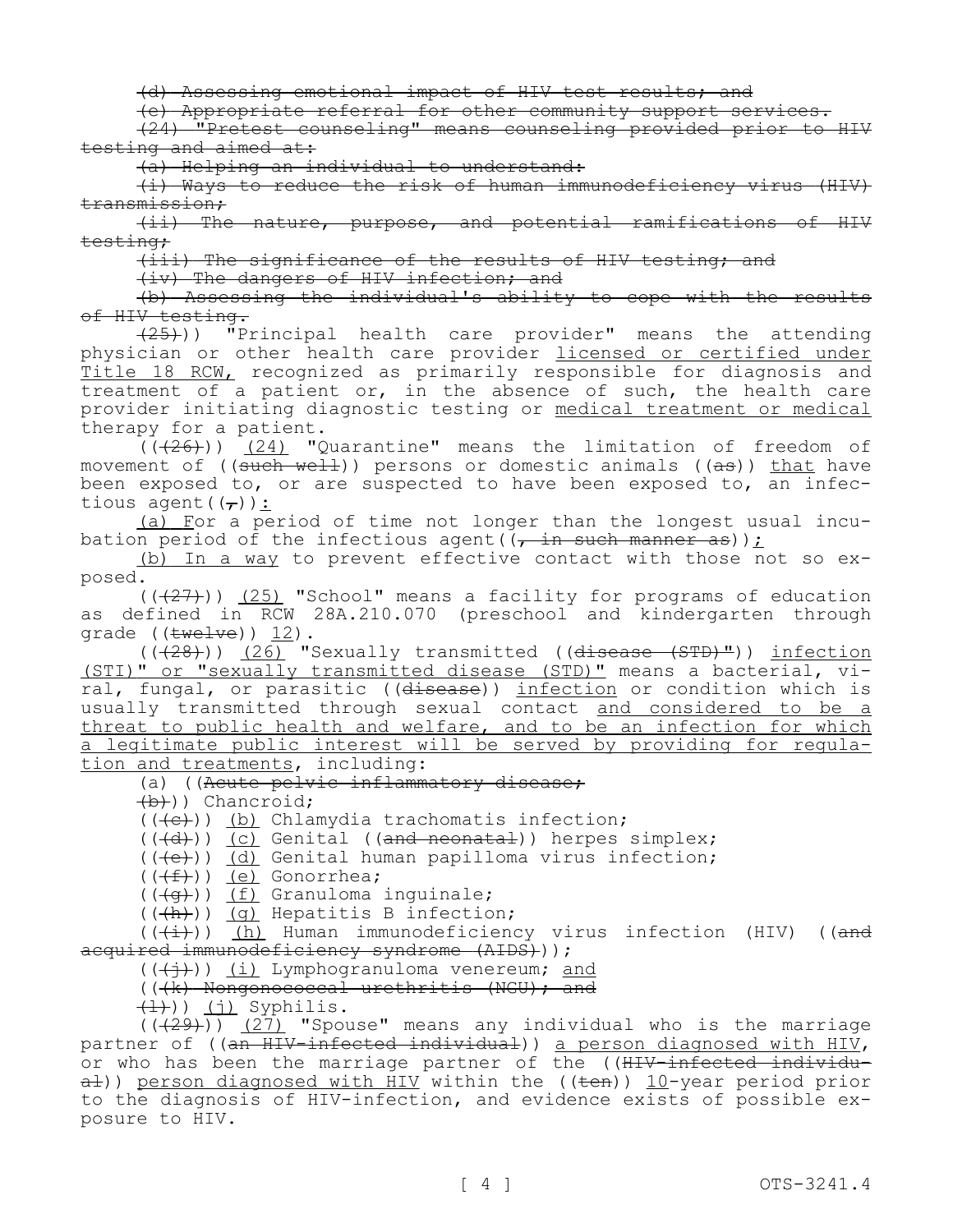$((+30))$   $(28)$  "State health officer" means the person ((designated)) appointed by the secretary ((of the department)) under RCW 43.70.020 to serve as statewide health officer, or, in the absence of such designation, the ((person having primary responsibility for public health matters in the state)) secretary.

 $((+31))$   $(29)$  "Suspected case" or "suspected to be infected" means the local health officer, in ((his or her)) their professional internal the above interest of the state of the state of the professional judgment, reasonably believes that infection with a particular infectious agent is likely based on signs and symptoms, laboratory evidence, or contact with an infected (( $\frac{1}{1}$ mdividual)) person, animal, or contaminated environment.

 $((\overline{32})$ ) (30) "Veterinarian" means ( $(\overline{an\_individual})$ ) a person licensed under provisions of chapter 18.92 RCW((<del>, veterinary medicine,</del> surgery, and dentistry and practicing animal health care)).

AMENDATORY SECTION (Amending WSR 15-05-014, filed 2/6/15, effective 3/9/15)

**WAC 246-100-021 Responsibilities and duties—Health care providers.** Every health care provider, as defined in chapter 246-100 WAC, shall:

(1) Provide adequate, culturally and linguistically appropriate, and understandable instruction in control measures designed to prevent the spread of disease to:

(a) Each patient with a communicable disease under ((his or her)) their care; and

(b) Others as appropriate to prevent spread of disease.

(2) Cooperate with public health authorities during investigation of:

(a) Circumstances of a case or suspected case of a notifiable condition or other communicable disease; and

(b) An outbreak or suspected outbreak of illness.

(3) Comply with requirements in WAC 246-100-206, 246-100-211, and chapter 246-101 WAC.

(((3))) (4) Use protocols established in the *Control of Communicable Diseases Manual*, 20th edition, published by the American Public Health Association, when treating wounds caused by animal bites. A copy of this publication is available for review at the department and at each local health ((department)) jurisdiction.

(5) If conducting anonymous HIV testing do so consistent with the provisions of this chapter and, in accordance with chapter 246-101 WAC, report the identity of persons tested to the state or local public health officer if they have tested positive and received HIV health care or treatment services.

AMENDATORY SECTION (Amending WSR 15-05-014, filed 2/6/15, effective 3/9/15)

**WAC 246-100-036 Responsibilities and duties—Local health officers.** (1) The local health officer shall establish, in consultation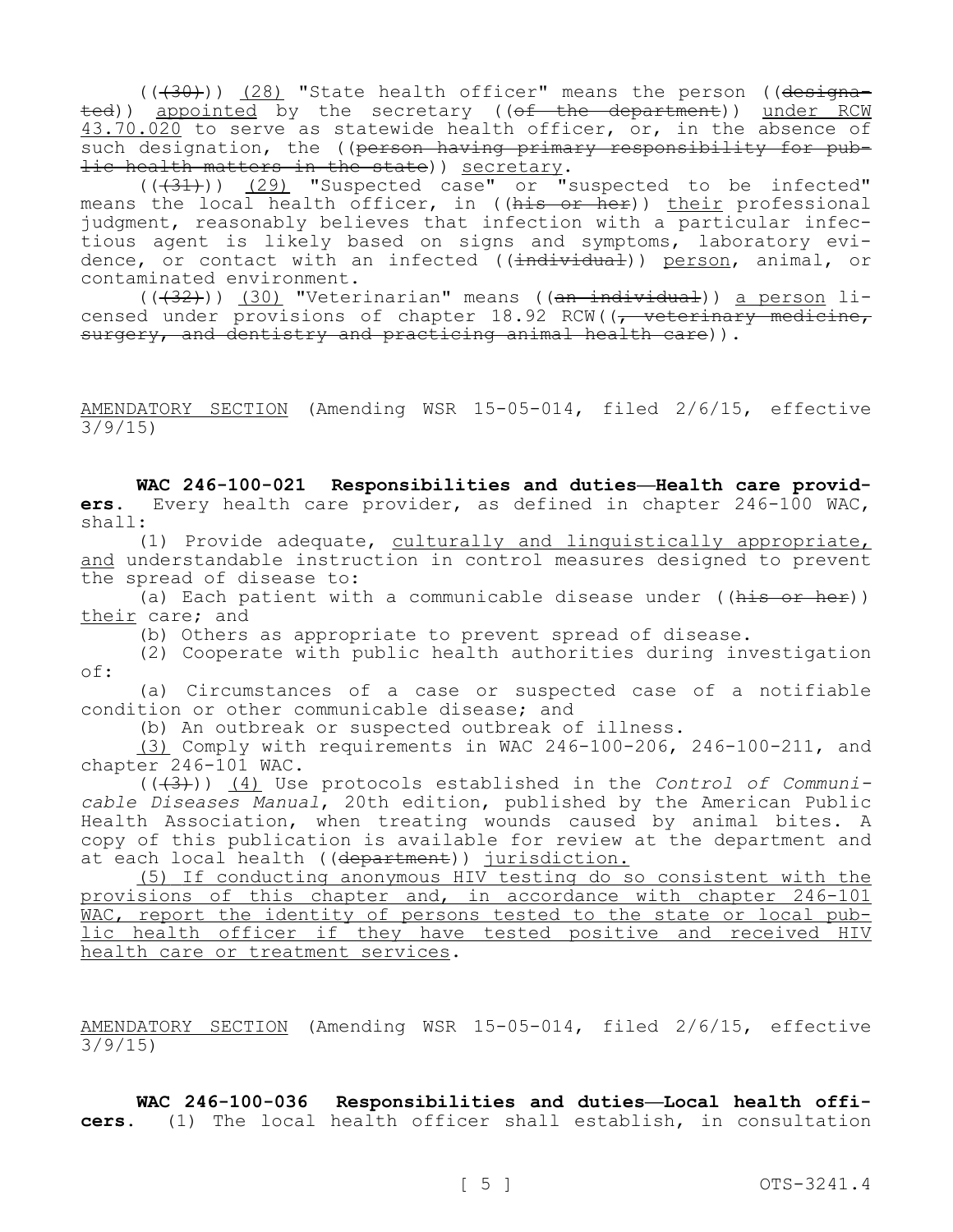with local health care providers, health facilities, emergency management personnel, law enforcement agencies, and any other entity ((he or  $she()$  they deem((s)) necessary, plans, policies, and procedures for instituting emergency measures necessary to prevent the spread of communicable disease or contamination.

(2) Local health officers shall:

(a) Notify health care providers within the local health ( $(dis$ trict)) jurisdiction regarding requirements in this chapter;

(b) Ensure anonymous HIV testing is reasonably available;

(c) Make HIV testing, ((AIDS counseling, and pretest and posttest counseling,)) as defined in this chapter, available for voluntary, mandatory, and anonymous testing ((and counseling as required by  $RCW - 70.24.400)$ ;

(d) Make information on anonymous HIV testing( $\sqrt{A\text{HDS}}$  counseling, and pretest and post-test counseling, as described under WAC  $246 - 100 - 208$  and  $246 - 100 - 209$ , available;

(e) Use identifying information on ((HIV-infected individuals)) persons diagnosed with HIV provided according to chapter 246-101 WAC only:

(i) For purposes of contacting the ((HIV-positive individual)) person diagnosed with HIV to provide test results ((and post-test counseling)); or

(ii) To contact persons who may have experienced ((substantial)) exposure, including persons identified as sex ((and)) or injection equipment-sharing partners( $(\tau)$ ) and spouses; or

(iii) To link with other name-based public health disease registries when doing so will improve ability to provide needed social and health care services ((and counseling)) and disease prevention((<del>; and</del>

(f) Destroy documentation of referral information established in WAC 246-100-072 and this subsection containing identities and identifying information on HIV-infected individuals and at-risk partners of those individuals immediately after notifying partners or within three months, whichever occurs first)), if the identity or identifying information of the persons living with HIV is not disclosed outside of the local health jurisdiction.

(3) Local health officers shall, when necessary, conduct investigations and institute disease control and contamination control measures, including medical examination, testing, counseling, treatment, vaccination, decontamination of persons or animals, isolation, quarantine, vector control, condemnation of food supplies, and inspection and closure of facilities, consistent with those indicated in the *Control of Communicable Diseases Manual*, 20th edition, published by the American Public Health Association, or other measures ((he or she)) they deem((s)) necessary based on ((his or her)) their professional judgment, current standards of practice, and the best available medical and scientific information.

(4) A local health ((department)) jurisdiction should seek agreements as necessary with tribal governments( $(\tau)$ ) and with federal authorities  $((\theta \hat{r}))_L$  with state agencies  $((\theta \hat{r}))_L$  and institutions of higher education that empower the local health officer to conduct investigations and institute control measures in accordance with WAC 246-100-040 on tribal lands, federal enclaves and military bases, and the campuses of state institutions. State institutions include, but are not limited to, state-operated: Colleges and universities, schools, hospitals, prisons, group homes, juvenile ((detention centers, institutions for juvenile delinquents)) rehabilitation facilities, and residential habilitation centers.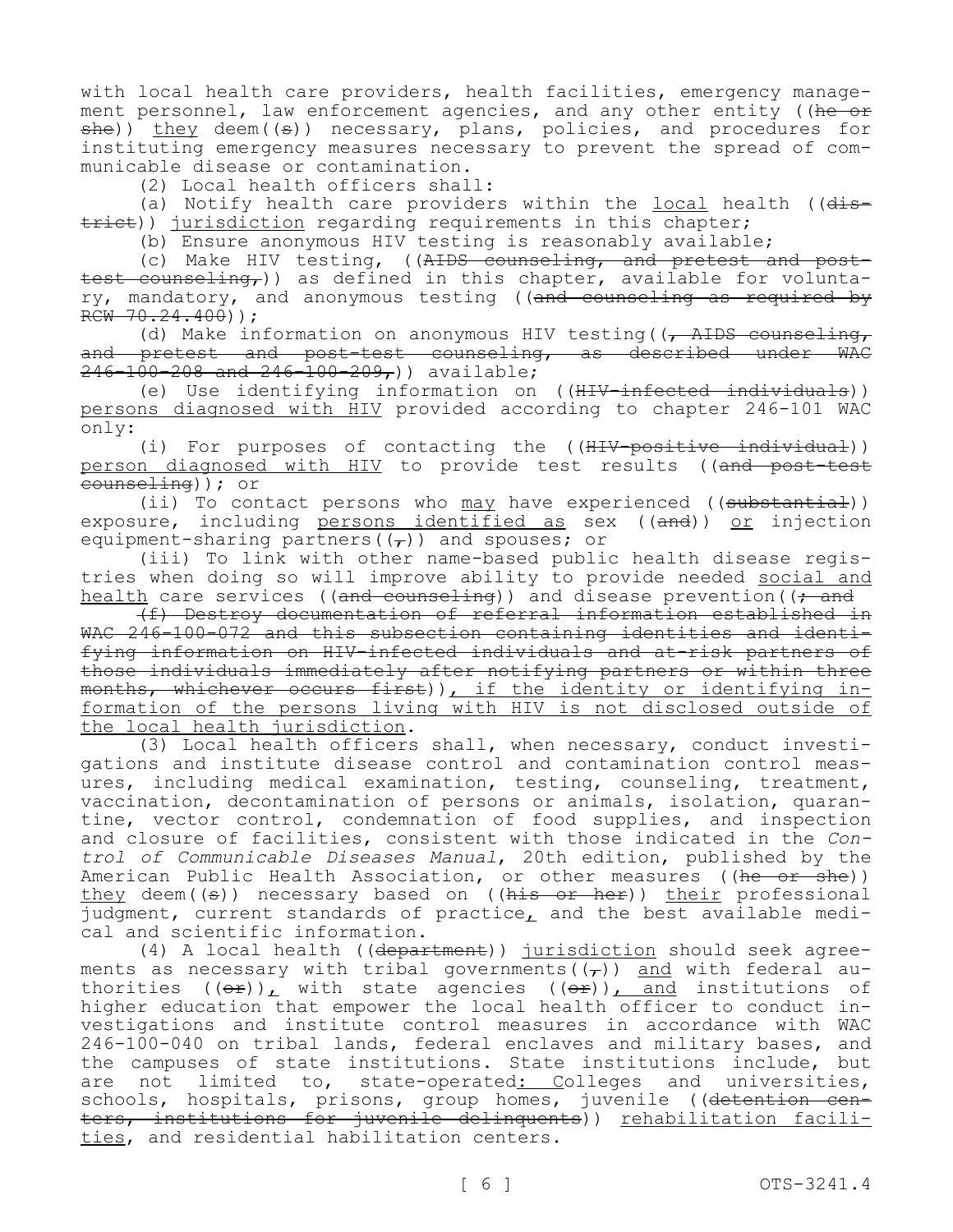AMENDATORY SECTION (Amending WSR 03-05-048, filed 2/13/03, effective 2/13/03)

**WAC 246-100-070 Enforcement of local health officer orders.** (1) An order issued by a local health officer in accordance with this chapter shall constitute the duly authorized application of lawful rules adopted by the ((state)) board ((of health)) and must be enforced by all police officers, sheriffs, constables, and all other officers and employees of any political subdivisions within the jurisdiction of the health department in accordance with RCW 43.20.050.

(2) Any person who  $((shall))$  violates any of the provisions of this chapter or any lawful rule adopted by the board  $((shall be))$  is deemed guilty of a misdemeanor punishable ((<del>as provided</del>)) under RCW  $((43.20.050))$   $70.05.120$ .

(3) Any person who  $((shath)$  fails or refuses to obey any lawful order issued by any local health officer ((shall be)) is deemed quilty of a misdemeanor punishable ( $(a<sub>s</sub>$  provided)) under RCW  $\overline{70.05.120.}$ 

(4) Any person who violates or fails to comply with a health order issued under RCW 70.24.024 to a person with a sexually transmitted disease who is engaging in behaviors endangering the public health is guilty of a gross misdemeanor as described in RCW 70.24.025.

AMENDATORY SECTION (Amending WSR 10-01-082, filed 12/15/09, effective 1/15/10)

**WAC 246-100-072 Rules for notification of partners at risk of human immunodeficiency virus (HIV) ((infection)).** (1) A local health officer or authorized representative shall:

(a) Within three working days of receipt of a report of a previously unreported case of HIV infection, attempt to contact or obtain information from the principal health care provider to:

(i) Seek input on the best means of conducting a case investigation including partner notification; and

(ii) If appropriate, request that the provider contact the  $((\text{HHV}$ infected)) person living with HIV as required in subsection (2) of this section.

(b) Contact the ((HIV-infected)) person diagnosed with HIV to:

(i) ((Provide post-test counseling as described under WAC  $246 - 100 - 209$ ;

 $(\pm i)$ )) Discuss the need to notify sex or injection equipmentsharing partners, including spouses, that they may have been exposed to ((and infected with)) HIV and that they should seek HIV testing; and

 $((\overrightarrow{+i+})$ ) (ii) Offer assistance with partner notification as appropriate.

(c) Unless the health officer or designated representative determines partner notification is not needed or the ((HIV-infected)) person living with HIV refuses assistance with partner notification, assist with notifying partners in accordance with the "*Recommendations for Partner Services Programs for HIV Infection, Syphilis, Gonorrhea, and Chlamydial Infection*" as published by the Centers for Disease Control and Prevention, October 2008.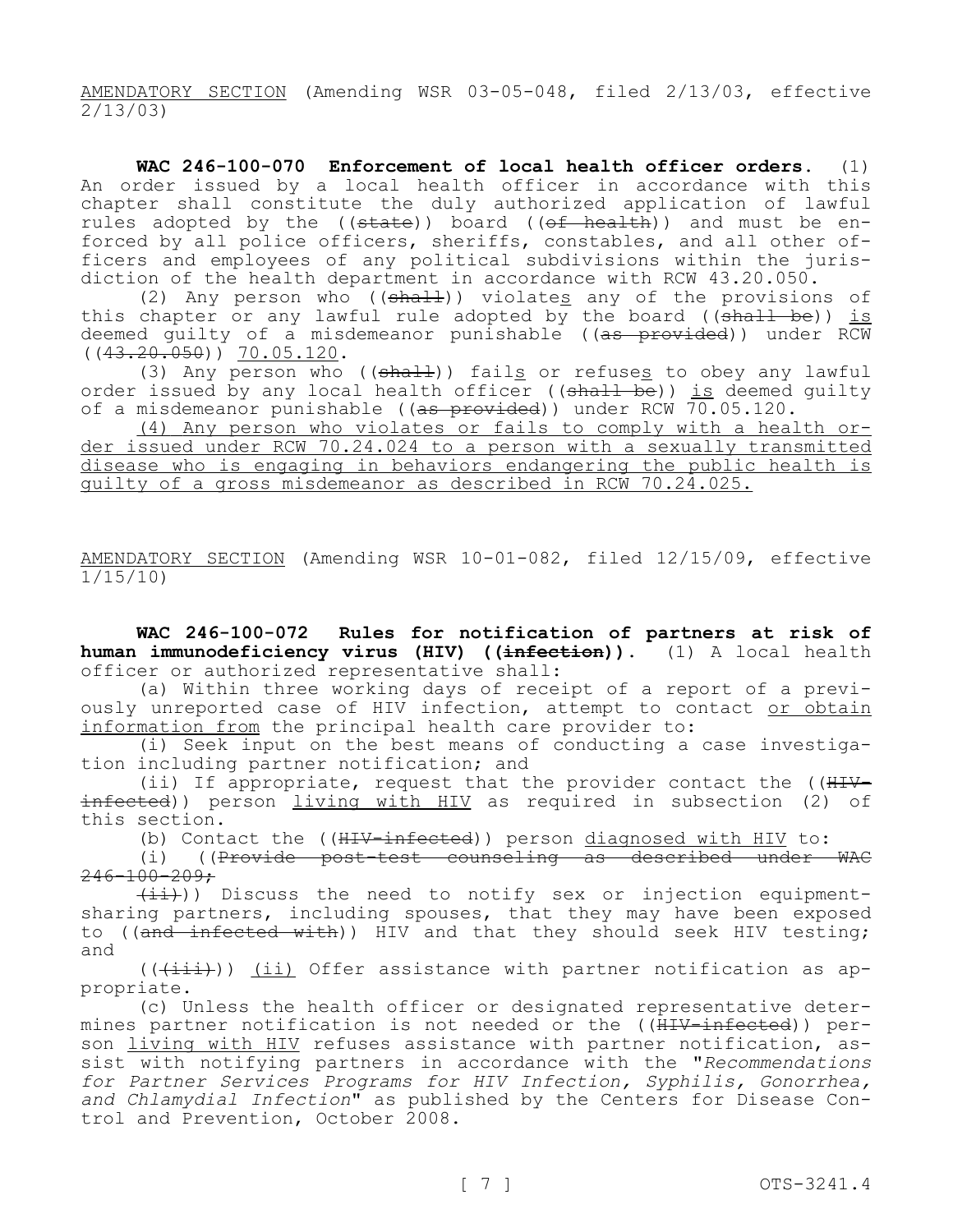(2) If the local health officer or designated representative informs the principal health care provider that  $((he - or - she))$  they intend( $(\theta)$ ) to conduct a partner notification case investigation, the principal health care provider shall attempt to inform the ((HIV-infected)) person living with HIV that the local health officer or authorized representative will contact the ((HIV-infected)) person living with HIV for the purpose of providing assistance with the notification of partners.

(3) A health care provider (( $\frac{1}{3}$ ) may not disclose the identity of ((an HIV-infected individual)) a person living with HIV or the identity of sex ((and)) or injection equipment-sharing partners, including spouses, at risk of HIV infection, except as authorized in RCW ((70.24.105)) 70.02.220 or in this section.

(4) Local health officers and authorized representatives shall( $($ :  $(a+)$ ) use identifying information, according to this section, on ((HIV-infected individuals)) persons living with HIV only to:

 $((+\frac{1}{2}))$  (a) Contact the ((H<del>IV-infected individual to provide</del> post-test counseling and)) person living with HIV to refer, as appropriate, (( $f$ eferral)) to medical care, or to contact sex (( $f$ and)) or injection equipment-sharing partners, including spouses; or

 $((+\pm\pm))$  (b) Carry out an investigation of ((conduct endangering)) behavior that endangers the public health or of behaviors presenting an imminent danger to the public health pursuant to RCW 70.24.022 or 70.24.024(( $\div$  and

(b) Destroy documentation of referral information established under this subsection, containing identities and identifying information on the HIV-infected individual and at-risk partners of that individual, immediately after notifying partners or within three months of the date information was received, whichever occurs first, unless such documentation is being used in an active investigation of conduct endangering the public health or of behaviors presenting an imminent danger to the public health pursuant to RCW  $70.24.022$  or  $70.24.024$ )).

(5) A health care provider may consult with the local health officer or an authorized representative about ((an HIV-infected individual)) a person living with HIV and the need for notification of persons identified as sex or injection equipment-sharing partners at any time.

AMENDATORY SECTION (Amending WSR 09-22-097, filed 11/4/09, effective  $12/5/09$ 

WAC 246-100-202 ((Special diseases ))Sexually transmitted **((diseases)) infections—Duties and authorities.** (1) Health care providers shall:

(a) Report each case of notifiable sexually transmitted ( $(dis$ ease)) infection as required in chapter 246-101 WAC; ((and))

(b) At each medical encounter, when providing treatment for an infectious sexually transmitted ((<del>disease</del>)) <u>infection</u>, provide ((<del>in-</del> struction)) education, appropriate to each patient regarding:

(i) Communicability of the disease; ((and))

(ii) ((Requirements to refrain from acts)) Activities that may transmit the disease to another; and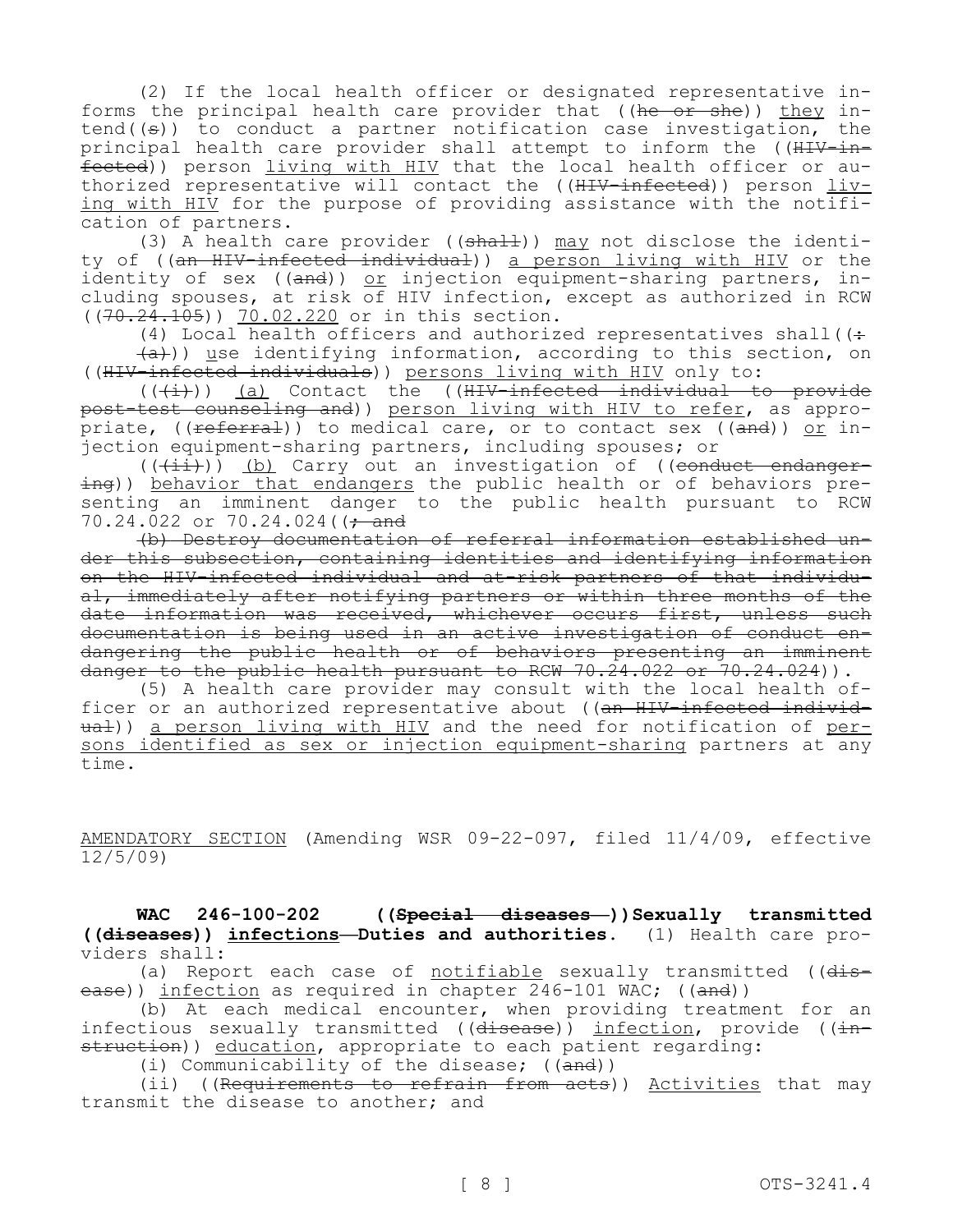(iii) Prevention methods, including practical means to prevent transmission;

(c) Ensure completion of a prenatal serologic test for syphilis in each pregnant woman pursuant to RCW 70.24.090 including:

(i) Submitting a blood sample for syphilis to a laboratory approved to perform prenatal serologic tests for syphilis, as required in RCW 70.24.090, at the time of the first prenatal visit; and

(ii) Deciding whether or not to omit the serologic test for syphilis if the test was performed elsewhere during the current pregnancy;  $((and))$ 

(d) When diagnosing or caring for a patient with gonococcal or chlamydial ophthalmia neonatorum, ((reporting)) report the case to the local health officer or local health ((<del>department</del>)) jurisdiction in accordance with the provisions of chapter 246-101 WAC; and

(e) Instill a prophylactic ophthalmic agent into both eyes of the newborn as prophylaxis against ophthalmia neonatorum up to two hours after the delivery, whether the delivery occurred vaginally or by cesarean section. Acceptable ophthalmic prophylactic agents are application of erythromycin ((or tetracycline)) consistent with the "*Sexually Transmitted Diseases Treatment Guidelines*" as published by the Centers for Disease Control and Prevention, 2015. In the event the U.S. Food and Drug Administration declares a shortage of ((<del>these</del>)) this prophylactic ophthalmic agent( $(\theta)$ ), health care providers may substitute alternative prophylactic ophthalmic agents recommended by the Centers for Disease Control and Prevention. If the newborn's parent(s) or legal guardian refuses this procedure, the health care provider will document the refusal in the newborn's medical record.

(2) Laboratories, health care providers, and other persons shall deny issuance of a certificate or statement implying ((an individual)) a person is free from sexually transmitted ((disease)) infection.

(3) State and local health officers or their authorized representatives ((shall have authority to)) may conduct or cause to be conducted an interview and investigation of persons infected or reasonably believed to be infected with a sexually transmitted ((disease.)) infection when:

(a) ((For the purpose of this section, "reasonable belief" and "reasonably believed" shall mean a health officer's belief based upon a credible report from an identifiable individual indicating another person is likely to have a sexually transmitted disease (STD) or to have been exposed to a STD;

(b))) (i) They know or have reason to believe that a person in their jurisdiction has an STI and is engaging in specified behavior that endangers the public health; and

(ii) The basis for the health officer's investigation is the officer's direct medical knowledge or reliable testimony of another who is in a position to have direct knowledge of the person's behavior.

(b) In conducting the investigation, the health officer shall evaluate the allegations, as well as the reliability and credibility of any person or persons who provided information related to the specified behavior that endangers the public health.

(c) Investigations shall be conducted using procedures and measures described in WAC  $246-100-036$  ( $(44)$ )).

(4) Local health officers, health care providers, and others shall comply with the provisions in chapter 70.24 RCW, in addition to requirements in chapters 246-100 and 246-101 WAC.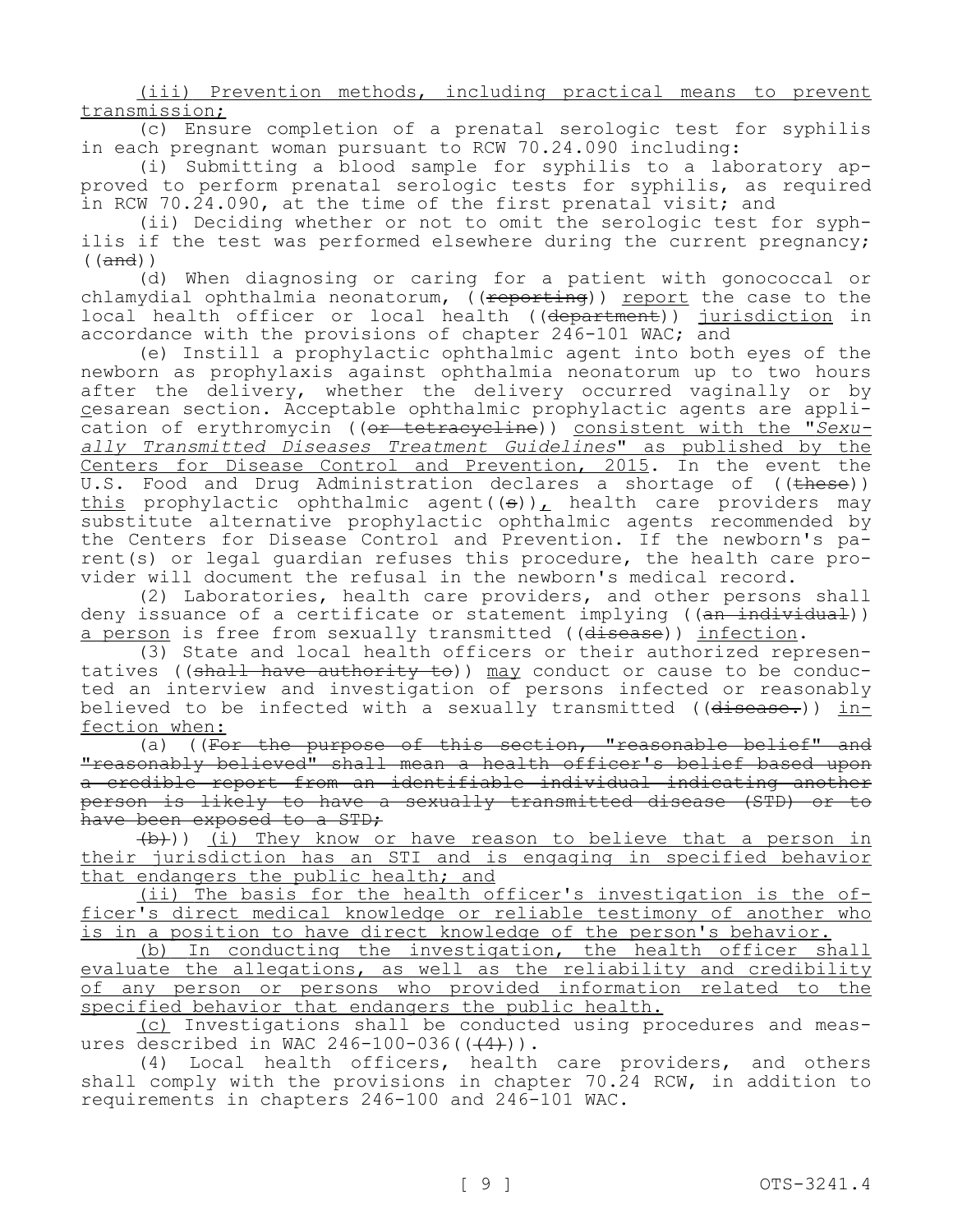(5) Any person who violates a rule adopted by the board for the control and treatment of a sexually transmitted ((disease)) infection is subject to penalty under RCW 70.24.080.

AMENDATORY SECTION (Amending WSR 14-08-046, filed 3/27/14, effective 4/27/14)

**WAC 246-100-203 ((Special diseases—))Sexually transmitted ((diseases)) infections—Health officer orders.** (1) When a state or local health officer within ((his or her)) their jurisdiction, concludes an investigation and determines that a person has an STI, their behavior occurred during an infectious period and was sufficient to transmit infection, and continues to engage in specified behavior that endangers the public health despite reasonable efforts to obtain the person's voluntary cooperation, the state or local health officer may, in accordance with RCW 70.24.024, issue orders ((for)) requiring a person to do one or more of the following:

(a) Submit to medical examination((, testing, and/or counseling, as well as orders to)) or testing;

(b) Receive counseling;

(c) Receive medical treatment; or

(d) Cease and desist specific ((activities, when he or she knows or has reason to believe that a person has a sexually transmitted disease and is engaging in conduct)) behavior endangering the public health.

 $((+a)$  For purposes of this section, "reason to believe" means a health officer's belief that is based on:

(i) Laboratory test results confirming or suggestive of a STD; or

(ii) A health care provider's direct observation of clinical signs confirming an individual has or is likely to have a STD; or

(iii) Information obtained directly from an individual infected with a STD about the identity of his or her sexual or needle-sharing contacts when:

(A) Contact with the infected individual occurred during a period when the disease may have been infectious; and

(B) The contact was sufficient to transmit the disease; and

(C) The infected individual is, in the health officer's judgment, credible and believable.

(b) "Conduct endangering)) (2) For the purposes of RCW 70.24.024 and this section, "behavior that endangers the public health" ((for the purposes of RCW 70.24.024 and this section,)) means:

 $((+i))$  (a) For all sexually transmitted infections, anal, oral, or vaginal intercourse ((for all sexually transmitted diseases;

 $(i+1)$ ) without a latex or plastic condom resulting in introduction of semen or vaginal fluids to mucous membranes or an interruption of the epidermis.

(b) For HIV and Hepatitis B, the following behaviors that result in the introduction of blood, semen or vaginal fluids to mucous membranes:

 $((+A))$  (i) Anal, oral, or vaginal intercourse without a latex or plastic condom; ((and/or

(B))) (ii) Sharing of injection equipment; ((and/or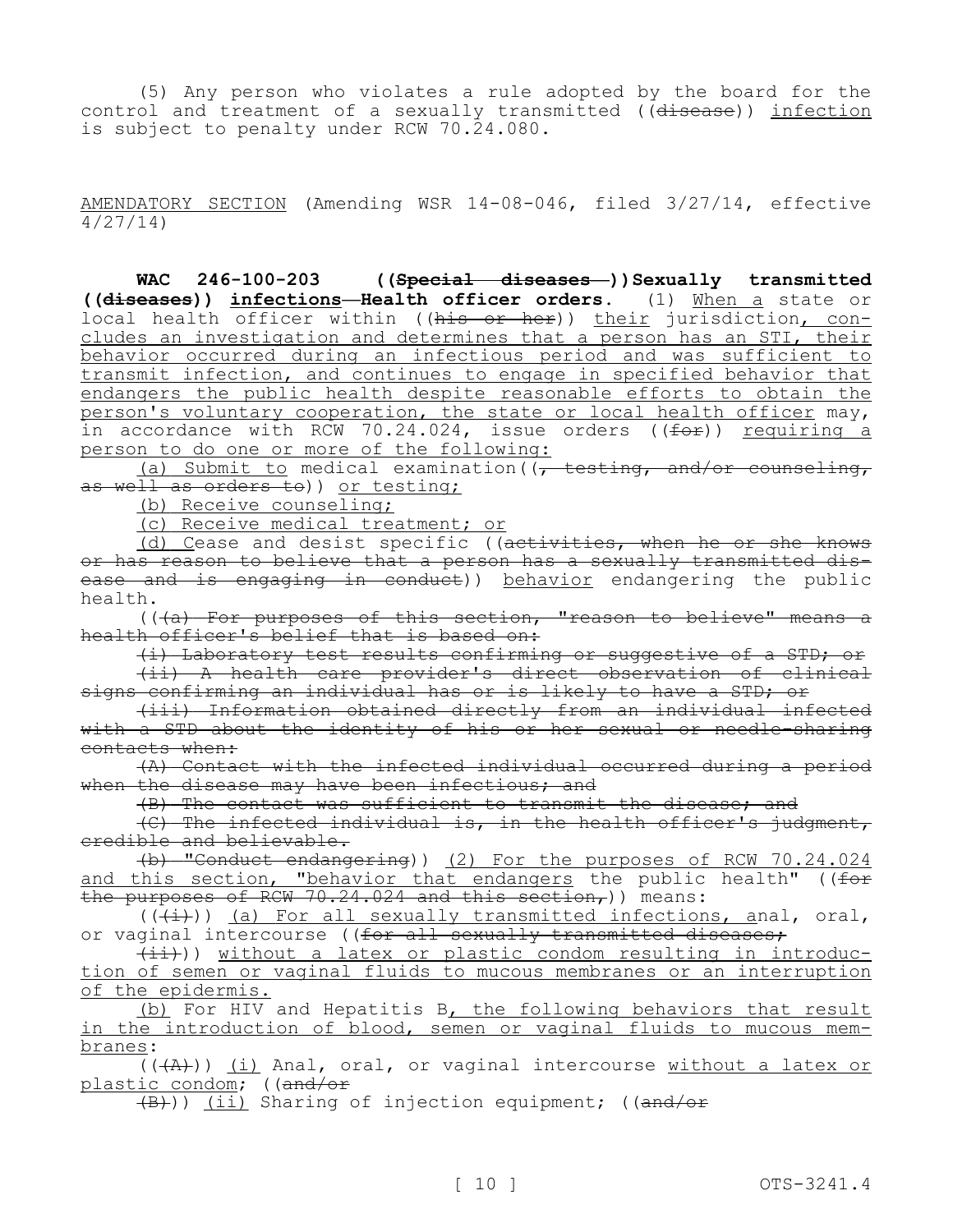$(\theta)$ ) (iii) Knowingly donating or selling blood, blood products, body tissues, or semen( $\frac{1}{t}$  and

(iii) Activities described in (b)(i) and (ii) of this subsection resulting in introduction of blood, semen, and/or vaginal fluids to:

(A) Mucous membranes;

(B) Eyes;

(C) Open cuts, wounds, lesions; or

(D) Interruption of epidermis)); or

(iv) Any combination of these.

(c) This section does not apply when practical means to prevent transmission were taken.

 $((+e))$  (3) State and local health officers and their authorized representatives ((shall have authority to)) may issue written orders for medical examination, testing, ((and/or)) counseling, or cessation of behavior that endangers public health under ((<del>chapter 70.24</del>)) RCW 70.24.024, only after:

 $((+\frac{1}{x}))$  (a) All other efforts to protect public health have failed, including reasonable efforts to obtain the voluntary cooperation of the person to be affected by the order; and

 $((+i\rightarrow))$  (b) They have sufficient evidence to "reasonably believe" the ((individual)) person to be affected by the order:

(((A))) (i) Has a sexually transmitted ((disease)) infection; and (((B))) (ii) Is knowingly engaging in a pattern of "((conduct endangering)) behavior that endangers the public health"; and

 $((\overline{\text{init}}))$  (c) They have investigated and reasonably confirmed the ((existence of "conduct endangering the public health")) occurrence of this pattern of behaviors by:

 $((+A))$  (i) Interviewing sources to assess their credibility and accuracy; and

 $((+B))$  (ii) Interviewing the person to be affected by the order; and

 $((+iv))$  (d) They have incorporated all information required in RCW 70.24.024 in a written order.

 $((\overline{d}))$  (4) State and local health officers and their authorized representatives ((shall have authority to)) may issue written orders for treatment under RCW ((70.24.022)) 70.24.024 only after laboratory test results or direct observation of clinical signs or assessment of clinical data by a ((physician)) health care provider confirm the ((individual)) person has, or is likely to have, a sexually transmitted ((disease)) infection.

 $((+e))$  (5) State and local health officers and their authorized representatives ((shall have authority to)) may issue written orders to cease and desist ((from)) specified ((activities)) behaviors under RCW 70.24.024 only after:

 $((+i))$  (a) They have determined the person to be affected by the order is engaging in "((conduct endangering)) behavior that endangers the public health"; and

 $((+i+))$  (b) Laboratory test results, or direct observation of clinical signs or assessment of clinical data by a ((physician)) health care provider, confirm the ((<del>individual</del>)) person has, or is likely to have, a sexually transmitted ((disease)) infection; and

 $((+iii))$  (c) They have exhausted procedures described in subsection  $((\{8\},\{a\}))$  (1) of this section; and

 $((+\pm v))$  (d) They have enlisted, if appropriate, court enforcement of the orders described in (c) and (d) of this subsection.

 $((\text{+f-})^2)$  (6) Written orders to cease and desist (( $\text{f-f-}$ )) specified ((activities shall be for an initial)) behaviors must be reasonably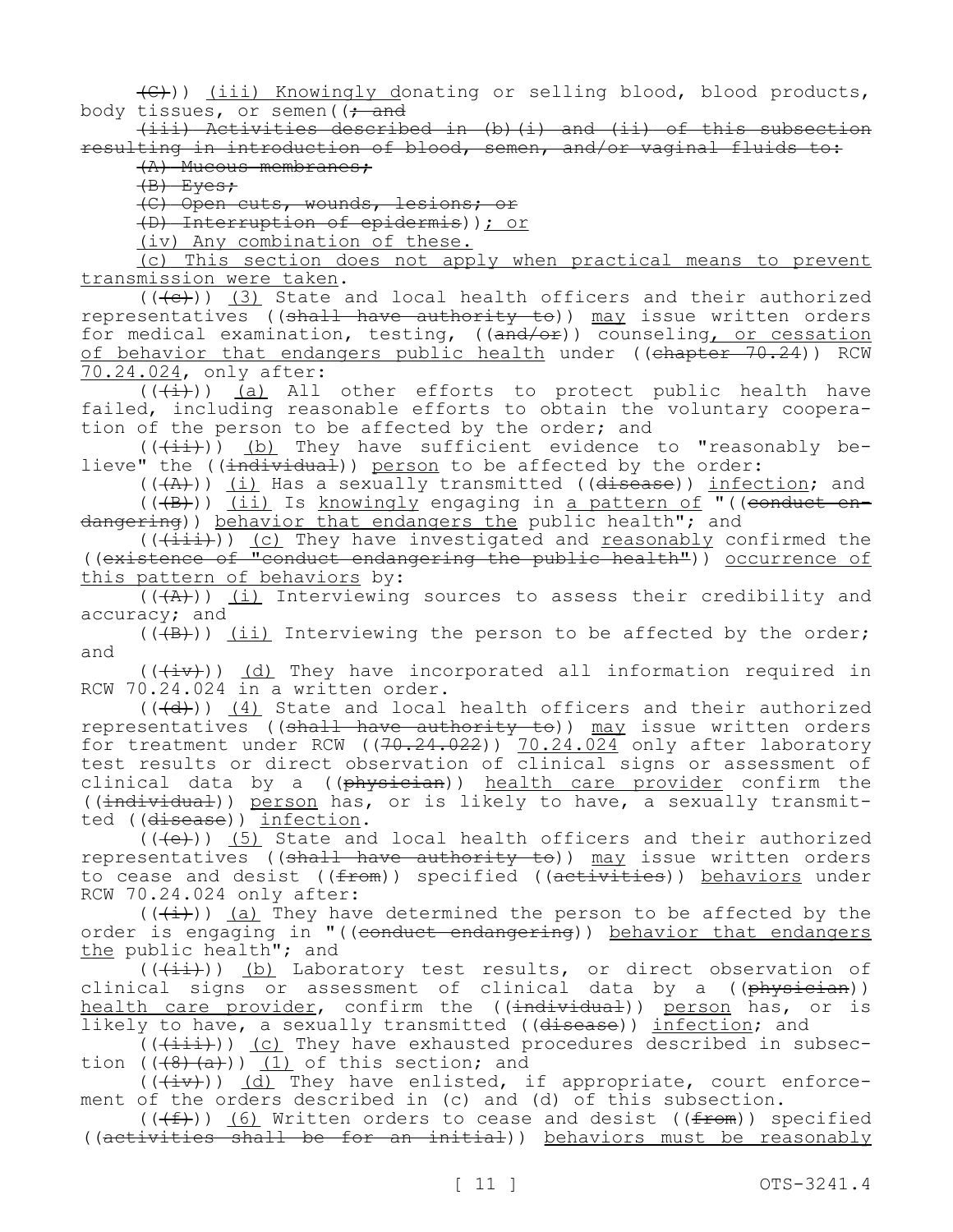related to the purpose or the restriction or restrictions for a period of time not to exceed ((three)) 12 months( $\sqrt{ }$  and may be renewed by the health officer for periods of time not to exceed three months)) provided all requirements of RCW 70.24.024 regarding notification, confidentiality, right to a judicial hearing, and right to counsel are met ((again at the time of renewal)).

 $((2)$  A state or local health officer within his or her jurisdiction may, in accordance with RCW 70.24.034, bring action in superior court to detain a person in a designated or approved facility when he or she knows or has reason to believe that person has a sexually transmitted disease and continues to engage in behaviors that present an imminent danger to the public health.

(a) "Behaviors that present an imminent danger to public health" or "BPID" for the purposes of detention in accordance with RCW 70.24.034 and this section means the following activities, under conditions specified below, performed by an individual with a laboratoryconfirmed HIV infection:

(i) Anal or vaginal intercourse without a latex condom; or

(ii) Shared use of blood-contaminated injection equipment;

(iii) Donating or selling HIV-infected blood, blood products, or semen; and

(iv) Activities described in (a)(i) and (ii) of this subsection constitute BPID only if:

(A) The infected individual received post-test counseling as described in WAC 246-100-209 prior to repeating activities; and

(B) The infected individual did not inform the persons with whom the activities occurred of his or her infectious status.

(b) State and local health officers and their authorized representatives shall have authority to seek court orders for detainment under RCW 70.24.034 only for persons infected with HIV and only after:

(i) Exhausting procedures described in subsection (1) of this section; and

(ii) Enlisting, if appropriate, court enforcement of orders to cease and desist; and

(iii) Having sufficient evidence to "reasonably believe" the person is engaging in BPID.

(c) A local health officer may notify the state health officer if he or she determines:

(i) The criteria for BPID are met by an individual; and

(ii) Such individual fails to comply with a cease and desist order affirmed or issued by a court.

(d) A local or state health officer may request the prosecuting attorney to file an action in superior court to detain an individual specified in this subsection. The requesting local or state health officer or authorized representative shall:

(i) Notify the department prior to recommending the detainment setting where the individualized counseling and education plan may be carried out consistent with subsection  $(9)$  (d), (e), and (f) of this section;

(ii) Make a recommendation to the court for placement of such individual consistent with (e), (f), and (g) of this subsection; and

(iii) Provide to the court an individualized plan for education and counseling consistent with (f) of this subsection.

(e) State board of health requirements for detainment of individuals demonstrating BPID include:

(i) Sufficient number of staff, caregivers, and/or family members to: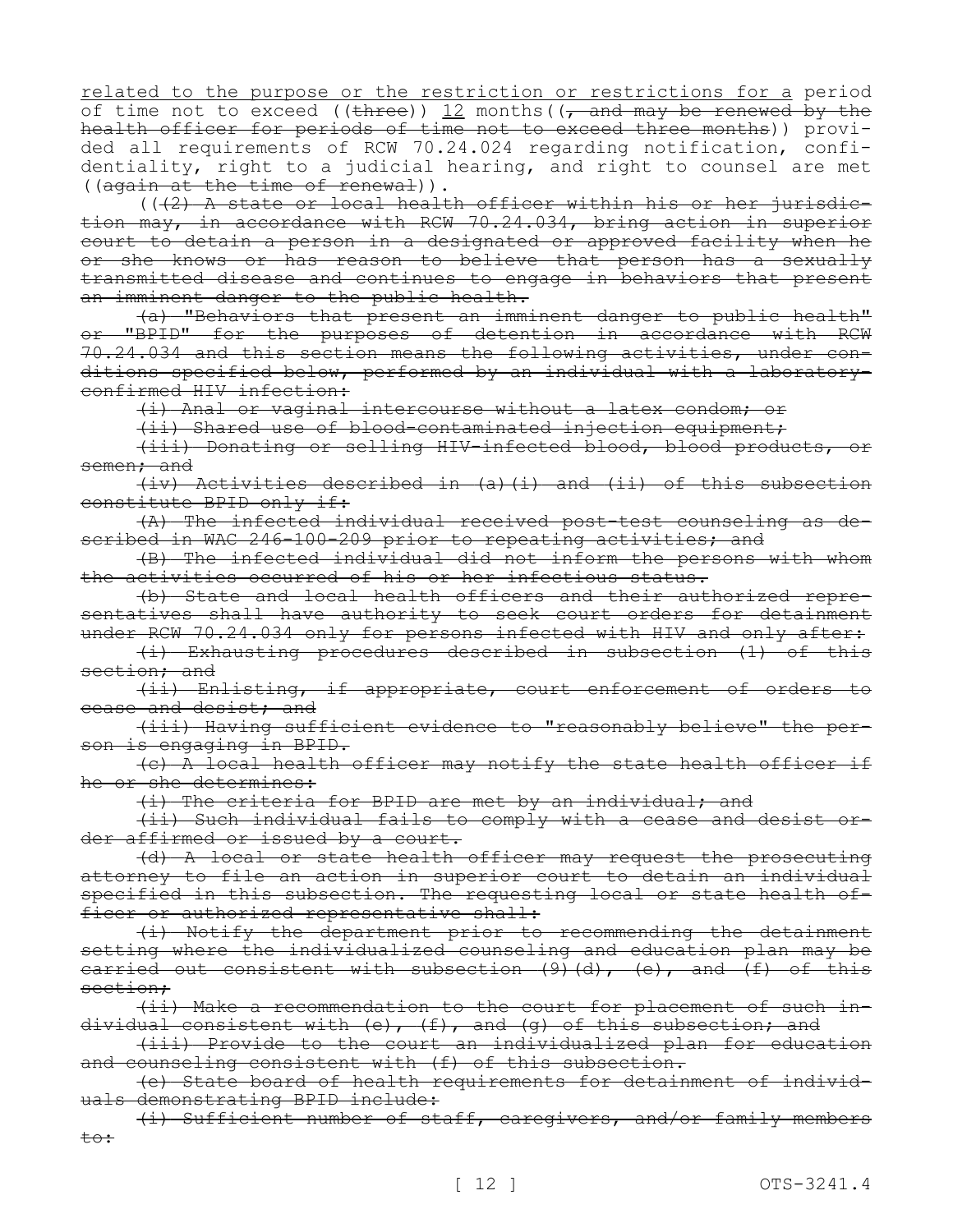(A) Provide round-the-clock supervision, safety of detainee, and security; and

(B) Limit and restrict activities to prevent BPID; and

(C) Make available any medical, psychological, or nursing care when needed; and

(D) Provide access to AIDS education and counseling; and

(E) Immediately notify the local or state health officer of unauthorized absence or elopement; and

(ii) Sufficient equipment and facilities to provide:

(A) Meals and nourishment to meet nutritional needs; and

(B) A sanitary toilet and lavatory; and

(C) A bathing facility; and

(D) Bed and clean bedding appropriate to size of detainee; and

(E) A safe detention setting appropriate to chronological and developmental age of detainee; and

(F) A private sleeping room; and

(G) Prevention of sexual exploitation;

(iii) Sufficient access to services and programs directed toward cessation of BPID and providing:

(A) Linguistically, socially, culturally, and developmentally appropriate ongoing AIDS education and counseling; and

(B) Psychological and psychiatric evaluation and counseling; and

(C) Implementation of court-ordered plan for individualized counseling and education consistent with (q) of this subsection;

(iv) If required, provide access to isolation and/or restraint in accordance with restraint and seclusion rules in WAC 275-55-263  $(2)$  (c);

(v) Maintain a safe, secure environment free from harassment, physical danger, and sexual exploitation.

(f) Washington state board of health standards for an individualized counseling and education plan for a detainee:

(i) Consideration of detainee's personal and environmental characteristics, culture, social group, developmental age, and language;

(ii) Identification of habitual and addictive behavior and relapse pattern;

(iii) Identification of unique risk factors and possible crossaddiction leading to behavior presenting imminent danger to public health;

(iv) Identification of obstacles to behavior change and determination of specific objectives for desired behavior;

(v) Provision of information about acquisition and transmission of HIV infection;

(vi) Teaching and training of individual coping skills to prevent relapse to BPID;

(vii) Specific counseling for chemical dependency, if required;

(viii) Identification of and assistance with access to community resources, including social services and self-help groups appropriate to provide ongoing support and maintenance of behavior change; and

(ix) Designation of a person primarily responsible for counseling and/or education who:

(A) Completed pretest and post-test counselor training approved by the office on AIDS; and

(B) Received training, as approved by the office on AIDS, focused on facilitating behavior change related to preventing BPID; and

(C) Has a postgraduate degree in social work, psychology, counseling, psychosocial nursing, or other allied profession; and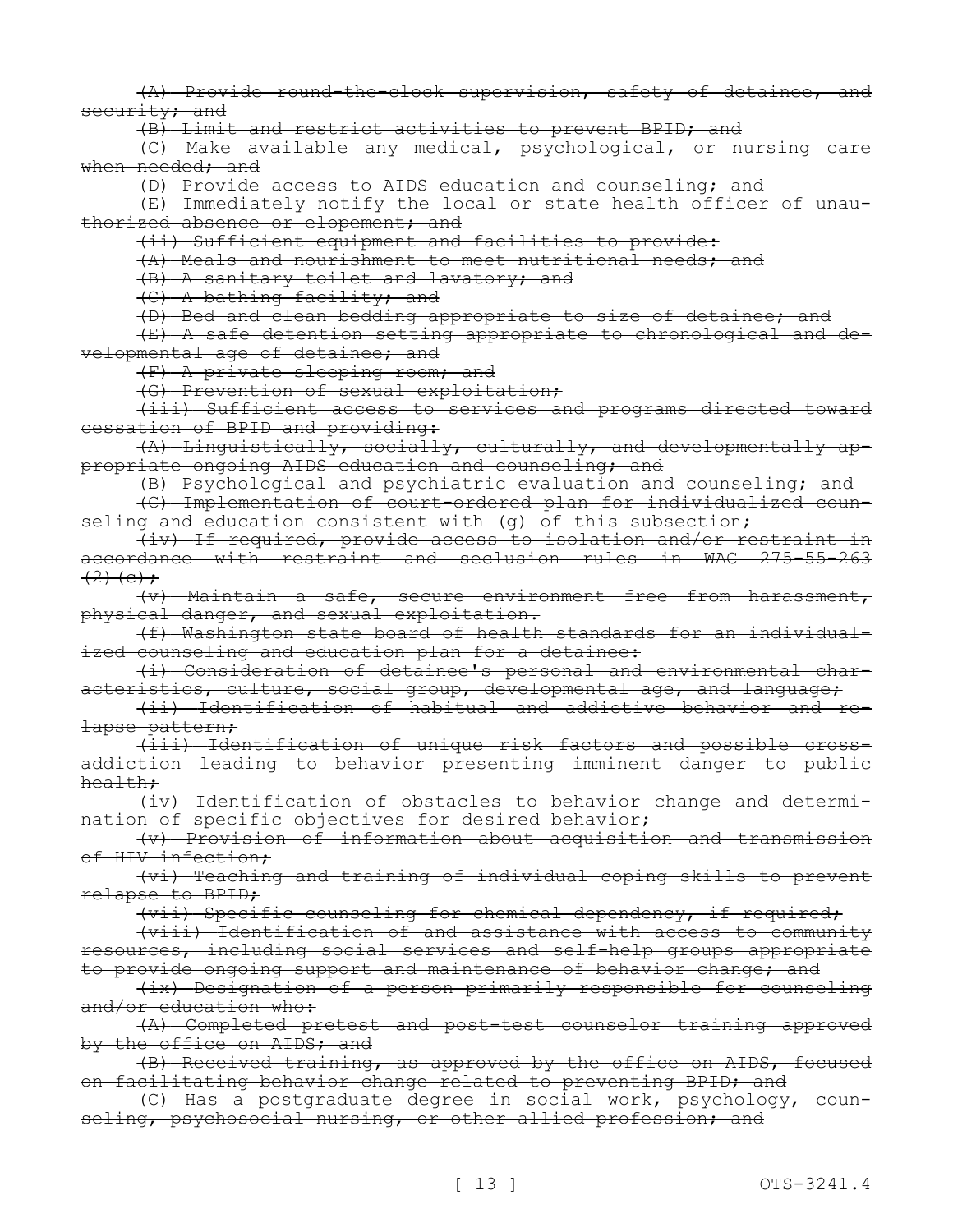(D) Completed at least one year clinical experience after postgraduate education with a primary focus on individualized behavior change; and

(E) Is a certified counselor under chapter 18.19 RCW;

(x) Designation and provision of a qualified counselor under WAC 275-19-145 when the detainee is assessed to have a drug or alcohol problem.

(g) The state board of health designates the following settings appropriate for detainment provided a setting meets requirements in  $(e)$   $(i)$ ,  $(ii)$ ,  $(iii)$ ,  $(iv)$ , and  $(v)$  of this subsection:

(i) Homes, care facilities, or treatment institutions operated or contracted by the department;

(ii) Private homes, as recommended by the local or state health officer;

(iii) Assisted living facilities licensed under chapter 18.20 RCW;

(iv) Nursing homes licensed under chapter 18.51 RCW;

(v) Facilities licensed under chapter 71.12 RCW, including:

(A) Psychiatric hospitals, per chapter 246-322 WAC;

(B) Alcoholism treatment centers if certified for substance use under chapter 275-19 WAC;

(C) Adult residential rehabilitation centers, per chapter 246-325 WAC:

(D) Private adult treatment homes, per chapter 246-325 WAC;

(E) Residential treatment facilities for psychiatrically impaired children and youth, per chapter 246-323 WAC;

(vi) A hospital licensed under chapter 70.41 RCW.))

#### NEW SECTION

**WAC 246-100-2031 Sexually transmitted infections—Orders and standards for detainment.** (1) When the requirements in RCW 70.24.024 have been exhausted, and the state or local public health officer, within their respective jurisdiction, knows or has reason to believe, because of medical information, that a person has a sexually transmitted disease and that the person continues to engage in behaviors that present an imminent danger to the public health, a state or local health officer within their jurisdiction may, in accordance with RCW 70.24.034, bring an action in superior court to detain a person, who continues to engage in behaviors that present an imminent danger to the public health, in a designated facility.

(2) For the purposes of detention in accordance with RCW 70.24.034 and this section, "behaviors that present an imminent danger to public health" or "BPID" means the following activities, under conditions specified below, performed by a person with a laboratory-confirmed infectious HIV infection:

(a) Anal or vaginal intercourse without a latex or plastic condom; or

(b) Shared use of injection equipment that contains blood;

(c) Donating or selling blood, blood products, or semen; and

(d) Activities described in (a) and (b) of this subsection constitute BPID only if the person with a laboratory-confirmed HIV infec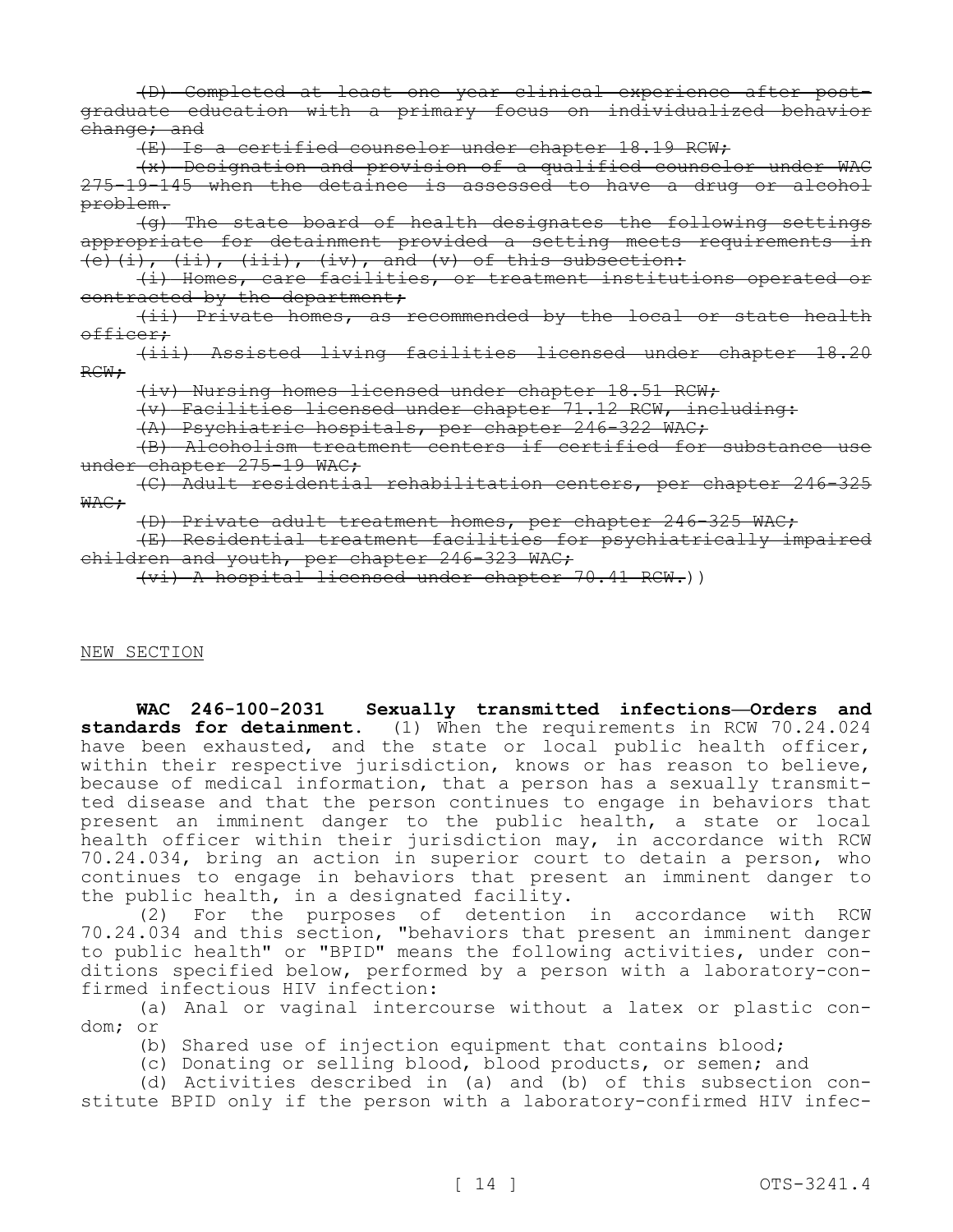tion is infectious and did not inform the persons with whom the activities occurred of their infectious status.

(3) A local health officer may notify the state health officer if they determine:

(a) The criteria for BPID are met by a person; and

(b) The local health officer obtained a superior court order requiring the person to comply with a cease and desist order and the person failed to comply.

(4) A state or local health officer may request the prosecuting attorney to file an action in superior court to detain a person specified in this subsection. The requesting state or local health officer or authorized representative shall:

(a) Notify the department prior to recommending the detainment setting where an individualized counseling and education plan may be carried out consistent with subsections  $(5)$ ,  $(6)$ , and  $(7)$  of this section;

(b) Make a recommendation to the court for placement of the person consistent with subsections  $(5)$ ,  $(6)$ , and  $(7)$  of this section; and

(c) Provide to the court an individualized plan for education and counseling consistent with subsection (6) of this section.

(5) Requirements for detainment of persons demonstrating BPID include:

(a) Sufficient number of staff, caregivers, or family members, or any combination of these to:

(i) Provide round-the-clock supervision, safety of detainee, and security;

(ii) Limit and restrict activities to prevent BPID;

(iii) Make available any medical, psychological, or nursing care when needed;

(iv) Provide access to education and counseling; and

(v) Immediately notify the state or local health officer of unauthorized absence or elopement.

(b) Sufficient equipment and facilities to provide:

(i) Meals and nourishment to meet nutritional and religious or cultural needs;

(ii) A sanitary toilet and lavatory;

(iii) A bathing facility;

(iv) Bed and clean bedding appropriate to size of detainee;

(v) A safe detention setting appropriate to chronological and developmental age of detainee; and

(vi) A private sleeping room.

(c) Sufficient access to services and programs directed toward cessation of BPID and providing:

(i) Psychological and psychiatric evaluation and counseling; and

(ii) Implementation of court-ordered plan for individualized counseling and education consistent with subsection (6) of this section.

(d) If required, provide access to facilities equipped to provide isolation or restraint, or both, in accordance with their applicable rules;

(e) Maintain a safe, secure environment free from harassment, physical danger, and sexual exploitation.

(6) Standards for an individualized counseling and education plan for a detainee include:

(a) Alignment with the detainee's personal and environmental characteristics, culture, social group, developmental age, and language;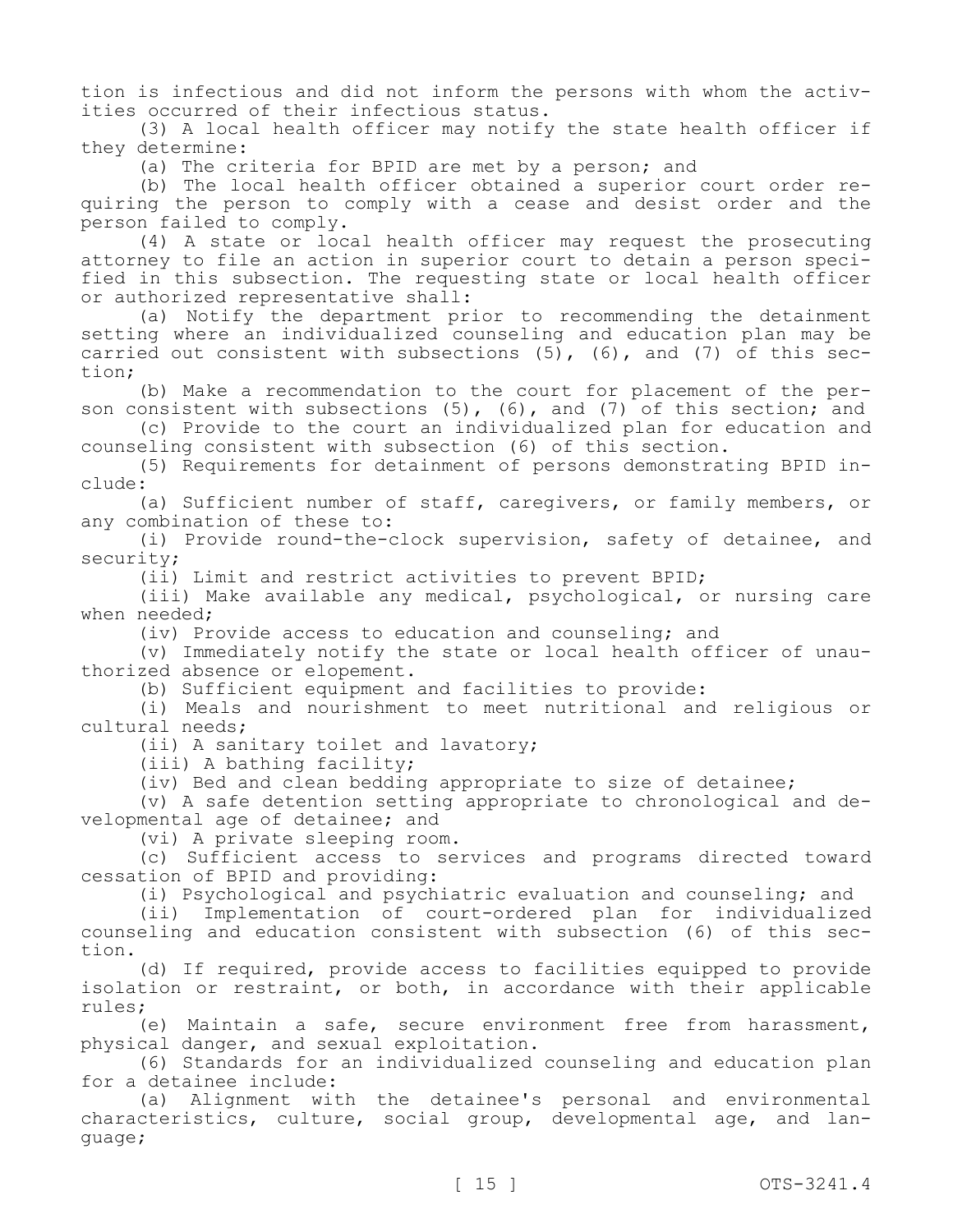(b) Identification of habitual and addictive behavior and relapse pattern;

(c) Identification of unique risk factors and possible cross-addiction leading to BPID;

(d) Identification of obstacles to behavior change and determination of specific objectives for desired behavior;

(e) Provision of information about acquisition and transmission of HIV;

(f) Teaching and training of individual coping skills to prevent relapse to BPID;

(g) Specific counseling for substance use disorder, if required;

(h) Identification of and assistance with access to community resources, including social services and self-help groups appropriate to provide ongoing support and maintenance of behavior change; and

(i) Designation of a person primarily responsible for counseling or education, or both, who:

(i) Has a postgraduate degree in social work, psychology, counseling, psychosocial nursing, or other allied profession; and

(ii) Completed at least one year of clinical experience after postgraduate education with a primary focus on individualized behavior change; and

(iii) Is a certified counselor under chapter 18.19 RCW;

(j) Designation and provision of a qualified counselor under chapter 246-811 WAC when the detainee is assessed to have substance use disorder.

(7) The following settings are appropriate for detainment provided a setting meets requirements in subsection (5)(a) through (e) of this section:

(a) Homes, care facilities, or treatment institutions operated or contracted by the department;

(b) Private homes, as recommended by the state or local health officer;

(c) Assisted living facilities licensed under chapter 18.20 RCW;

(d) Nursing homes licensed under chapter 18.51 RCW;

(e) Facilities licensed under chapter 71.12 RCW that provide behavioral health services, including:

(i) Psychiatric hospitals, under chapter 246-322 WAC;

(ii) Chemical dependency hospitals licensed under chapter 246-324 WAC;

(iii) Residential treatment facilities under chapter 246-337 WAC; (f) A hospital licensed under chapter 70.41 RCW.

AMENDATORY SECTION (Amending WSR 05-11-110, filed 5/18/05, effective

6/18/05)

**WAC 246-100-204 ((Special diseases—Human immunodeficiency virus (HIV)—))Absence of HIV or hepatitis C as an occupational qualification.** For the purpose of RCW 49.60.172 concerning the absence of HIV or hepatitis C infection as a bona fide occupational qualification only, "significant risk" means a job qualification which requires person-to-person contact likely to result in direct introduction of blood into ((the eye, an open cut or wound, or other interruption of the epidermis,)) a mucous membrane when: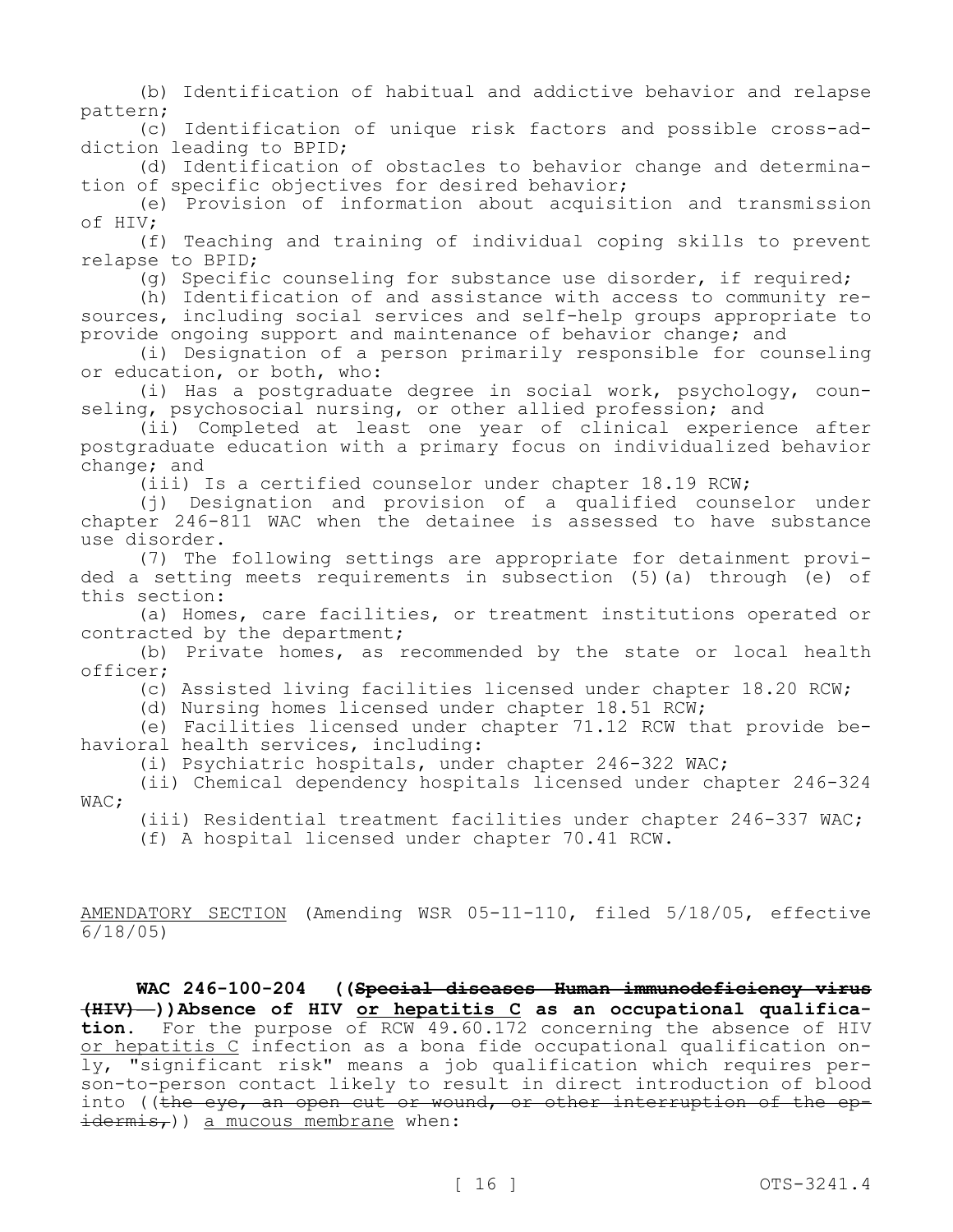(1) No adequate barrier protection is practical; and (2) Determined only on case-by-case basis consistent with RCW 49.60.180.

AMENDATORY SECTION (Amending WSR 05-11-110, filed 5/18/05, effective 6/18/05)

**WAC 246-100-205 ((Special diseases—HIV—Testing and counseling following occupational exposure.)) Blood-borne pathogen exposure—Occupation settings other than jail and corrections settings.** A person who has experienced ( $(a - subsetantial)$ ) an exposure to another person's bodily fluids in a manner that presents a possible risk of transmission of ((HIV)) blood-borne pathogens, and who is exposed while engaged in a category of employment determined to be at risk of substantial exposure to ((HIV)) blood-borne pathogens, may ask a state or local health officer to order ((pretest counseling, HIV testing, and posttest counseling)) testing for blood-borne pathogens of the person who was the source of the bodily fluids in accordance with RCW 70.24.340.

(1) Substantial exposure that presents a possible risk of transmission ((shall be)), and is therefore substantial, is limited to:

(a) A physical assault upon the exposed person involving blood ((or)), semen, or vaginal fluid;

(b) Intentional, unauthorized, nonconsensual use of needles or sharp implements to inject or mutilate the exposed person; or

(c) An accidental parenteral or mucous membrane or nonintact skin exposure to blood, semen, or vaginal fluids.

(2) The alleged exposure must have occurred on the job while the ((individual)) person was employed or acting as an authorized volunteer in one of the following employment categories that are at risk of substantial exposure to ((HIV)) blood-borne pathogens:

(a) Law enforcement officer;

(b) Firefighter;

(c) Health care provider;

(d) Staff of health care facilities;

(e) Funeral director;  $((\theta \hat{r}))$ 

(f) Embalmer; or

(g) Persons licensed to perform body art, body piercing, and tattooing under chapter 18.300 RCW.

(3) The state or local health officer shall:

(a) Determine  $((\text{that}))$  whether the alleged exposure meets the criteria established in this section for substantial exposure that presents a possible risk of transmission ( $\rightarrow$  and

(b) Ensure that pretest counseling of the individual to be tested, or a legal representative, occurs; and

 $\{\leftrightarrow\}$ )), and, if criteria are met, notify and arrange for testing of the (( $\frac{1}{1}ndividual$ )) person who is the source of the exposure (( $\pm\Theta$ occur within seven days of the request from the person exposed)) in accordance with RCW 70.24.340; and

(((d))) (b) Ensure that records ((on HIV)) related to blood-borne pathogen testing ordered by ((a)) the health officer are maintained only by the ordering health officer or authorized representative.

(4) The health officer, as a precondition for ordering counseling and testing of the person who was the source of the ((bodily fluids))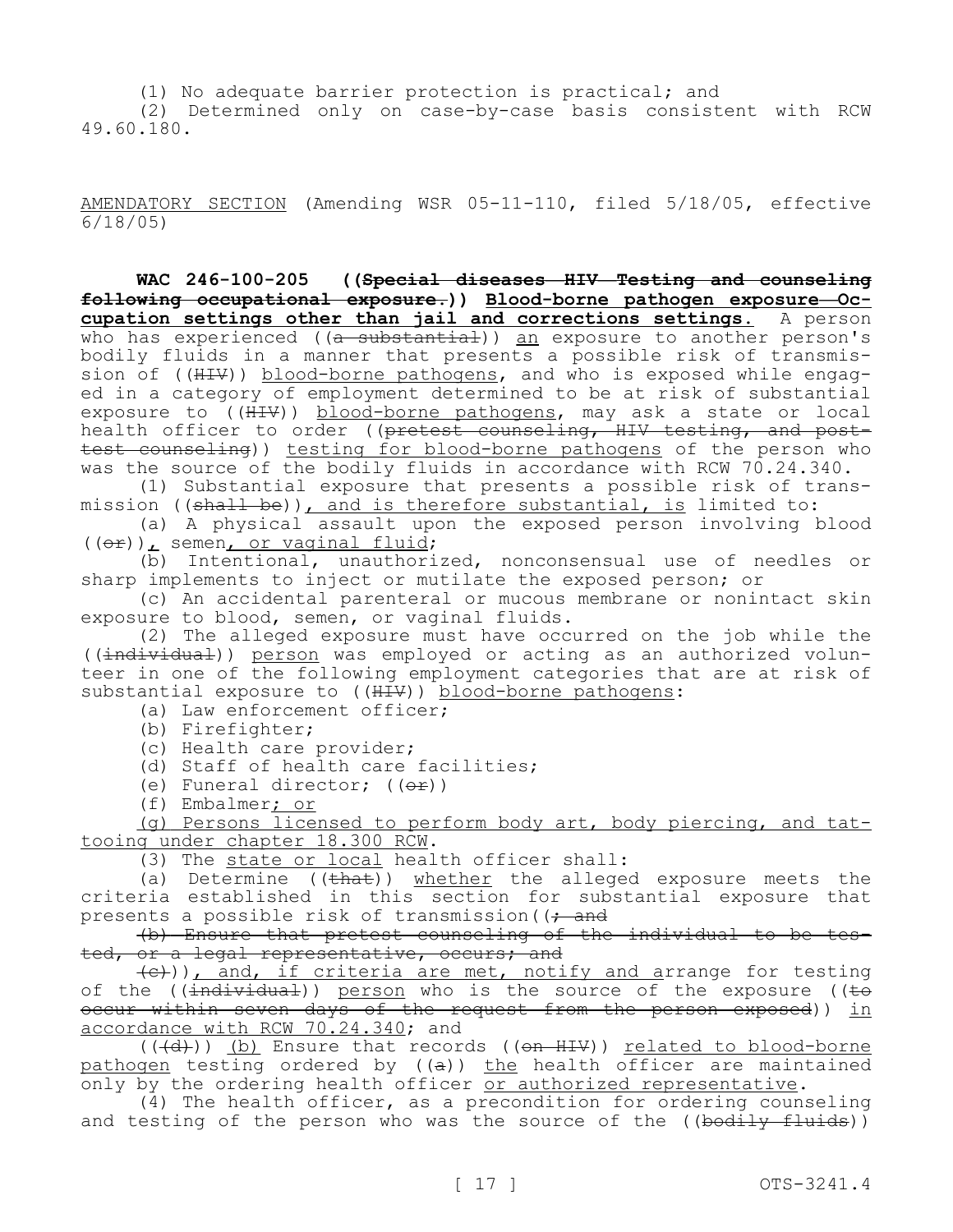exposure, may require that the exposed individual agree to be tested for ((HIV if such)) blood-borne pathogens if the health officer determines testing is (( $d$ etermined)) appropriate (( $by$  the health officer)). (5) This section does not apply to the department of corrections or to inmates in its custody or subject to its jurisdiction.

AMENDATORY SECTION (Amending WSR 05-11-110, filed 5/18/05, effective

6/18/05)

**WAC 246-100-206 ((Special diseases—HIV—Testing and counseling of jail detainees.)) Blood-borne pathogen exposure—Local jail facilities.** Jail administrators, with the approval of the local public health officer, may order ((pretest counseling, HIV testing and posttest counseling)) blood-borne pathogen testing of a jail detainee in accordance with RCW 70.24.360, (( $\beta$ rovided that)) if the local (( $\beta$ ub- $\pm i$ e)) health officer determines that the detainee's ((actual or threatened behavior presents a possible risk to the staff, general public, or other persons.

(1) Actual behaviors present a possible risk if they result in "exposure presenting a possible risk" and involve one of the following actions:

(a) Anal, oral, or vaginal intercourse excluding conjugal visits; or

(b) Physical assault; or

(c) Sharing of injection equipment or sharp implements; or

(d) Throwing or smearing of blood, semen, or vaginal fluids; or

(2) Threatened behaviors present a "possible risk" if:

(a) The threatening individual states he or she is infected with HIV; and

(b) The threatened behavior is listed in subsection  $(1)$   $(a)$ ,  $(b)$ , (c), or (d) of this section; and

(c) The threatened behavior could result in "exposure presenting a possible risk."

 $(3)$ )) behavior exposed the staff, other detainees, the general public, or other persons and the exposure presents a possible risk of transmitting a blood-borne pathogen.

 $(1)$  For purpose((s of subsections  $(1)$  and  $(2)$ )) of this section, "exposure presenting possible risk" means one or more of the activities identified in Column A of Table 1 resulting in one or more of the ((following:

(a) Introduction of blood, semen, or vaginal fluids into:

(i) A body orifice or a mucous membrane;

(ii) The eye; or

(iii) An open cut, wound, lesion, or other interruption of the epidermis.

(b) A needle puncture or penetrating wound resulting in exposure to blood, semen, and/or vaginal fluids.

 $(4)$ )) outcomes identified in Column B of Table 1.

### **TABLE 1. "Exposure Presenting Possible Risk" - One or more of the activities in Column A resulting in one or more of the outcomes in Column B**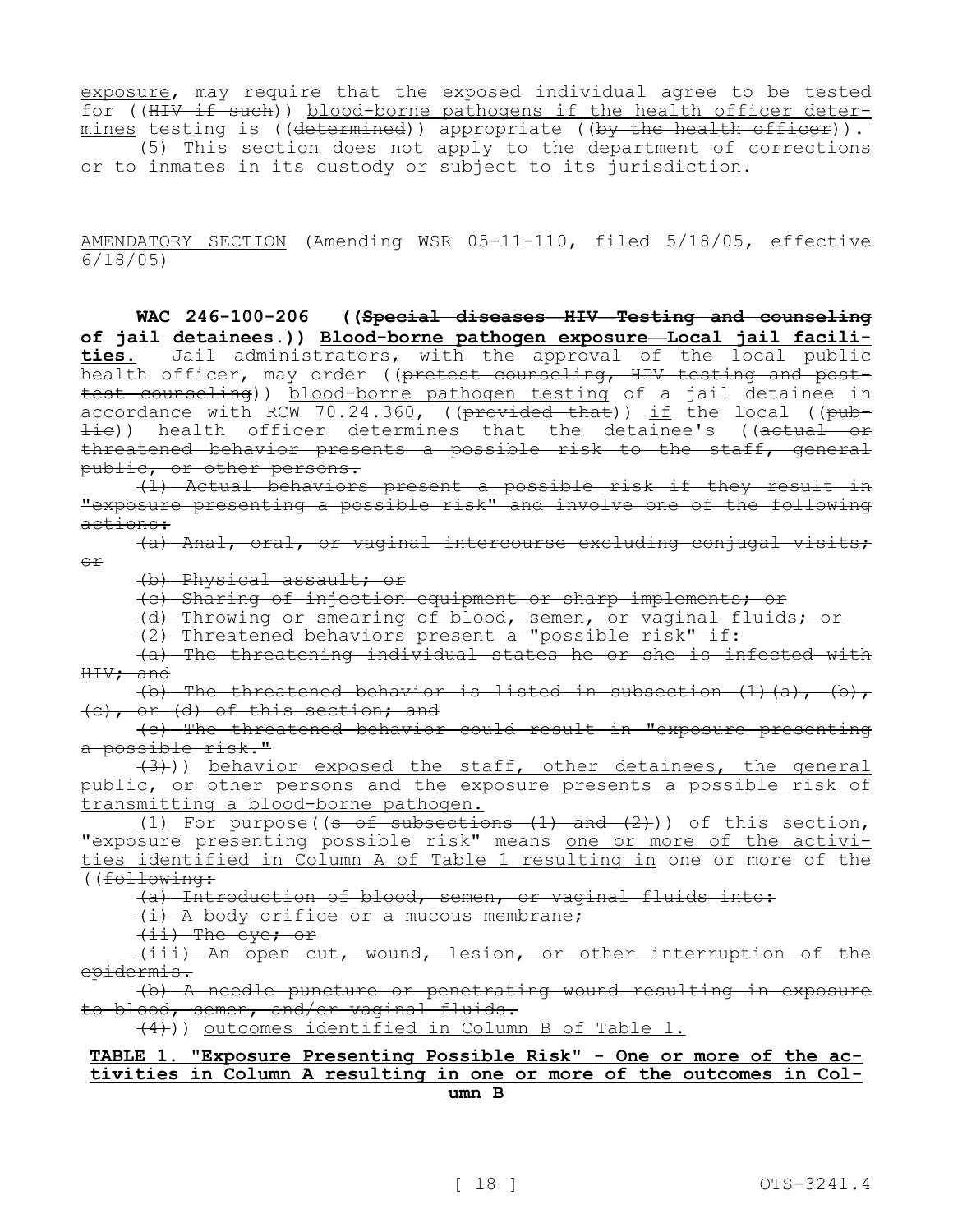| <b>COLUMN A. Activities</b>                                     | <b>COLUMN B. Outcomes</b>                                  |
|-----------------------------------------------------------------|------------------------------------------------------------|
| • Anal, oral, or vaginal intercourse without a latex or plastic | • Introduction of blood, semen, or vaginal fluids, or some |
| condom, excluding conjugal visits; or                           | combination of these, into a mucous membrane; or           |
| • Physical assault; or                                          | • A needle puncture or penetrating wound resulting in      |
| • Sharing of injection equipment or sharp implements; or        | exposure to blood, semen, or vaginal fluids, or some       |
| • Throwing or smearing of blood, semen, or vaginal fluid        | combination of these                                       |

(2) Jail administrators may order ((pretest counseling, post-test eounseling, and HIV)) blood-borne pathogen testing only under the following conditions:

(a) The jail administrator documents and reports to the local health officer, within seven days after the incident, any incident ((perceived to be actual or threatened "behaviors)) resulting in "exposure presenting possible risk"; and

(b) The local health officer:

(i) Determines the documented behavior or behaviors meet the criteria established in this section for behaviors presenting a "possible risk"; and

(ii) Interviews the detained ((individual)) person to evaluate the factual basis for alleged ((actual or threatened)) behavior; and

(iii) Makes a fact determination, based upon the documented behavior, the interview with the detained ((<del>individual, and/or</del>)) <u>person,</u> or independent investigation, or any combination of these, that sufficient factual evidence exists to support the allegation ((of actual or threatened "behaviors presenting possible risk")) that the detainee's behavior resulted in exposure presenting possible risk of transmitting a blood-borne pathogen; and

(iv) Arranges for testing of the ((individual)) person who is the source of the ((behavior)) exposure to occur within seven days of the request from the jail administrator; and

(v) Reviews with the detained ( $(\pm nd \pm \nu \pm d)$ ) person who is the source of the ((behavior)) exposure the documentation of the ((actual or threatened)) behavior to try to assure understanding of the basis for ((HIV)) blood-borne pathogen testing; and

(vi) Provides written approval of the jail administrator's order prior to ((HIV)) blood-borne pathogen testing.

(c) The jail administrator maintains ((HIV)) blood-borne pathogen test results and identity of the tested ((individual)) person as a confidential, nondisclosable record, ((as provided in RCW 70.24.105)) consistent with chapter 70.02 RCW.

### NEW SECTION

**WAC 246-100-2061 Blood-borne pathogen exposure—Department of corrections facilities.** (1) For purposes of RCW 70.24.370, an expo**corrections facilities.** (1) For purposes of RCW 70.24.370, an exposure that presents a "possible risk of transmission of a blood-borne pathogen" means one or more of the activities identified in Column A of Table 2 resulting in one or more of the outcomes identified in Column B of Table 2.

**TABLE 2. "Possible Risk of Transmission of a Blood-borne Pathogen" - One or more of the activities in Column A resulting in one or more of the outcomes in Column B**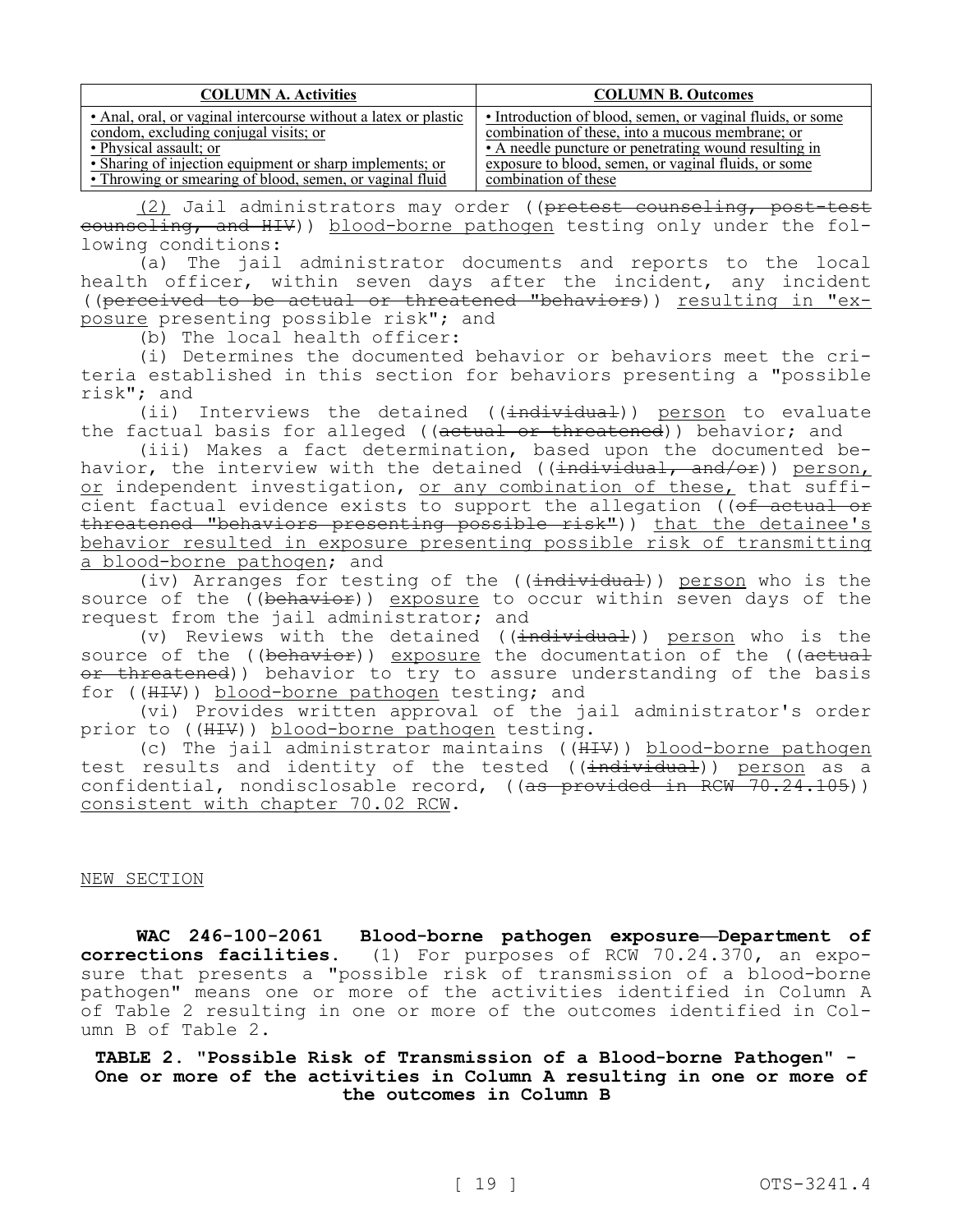| <b>COLUMN A. Activities</b>                                     | <b>COLUMN B. Outcomes</b>                                  |
|-----------------------------------------------------------------|------------------------------------------------------------|
| • Anal, oral, or vaginal intercourse without a latex or plastic | • Introduction of blood, semen, or vaginal fluids, or some |
| condom, excluding conjugal visits; or                           | combination of these, into a mucous membrane; or           |
| • Physical assault; or                                          | • A needle puncture or penetrating wound resulting in      |
| • Sharing of injection equipment or sharp implements; or        | exposure to blood, semen, or vaginal fluids, or some       |
| • Throwing or smearing of blood, semen, or vaginal fluid        | combination of these                                       |

(2) The chief medical officer of the department of corrections may order blood-borne pathogen testing for a detainee in accordance with RCW 70.24.370, if the chief medical officer or their designee determines that the inmate's behavior exposed the staff, general public, or other inmates and that exposure presents a possible risk of transmitting a blood-borne pathogen as defined in subsection (1) of this section.

AMENDATORY SECTION (Amending WSR 18-23-056, filed 11/15/18, effective 12/16/18)

**WAC 246-100-207 ((Human immunodeficiency virus (HIV))) Bloodborne pathogen testing—Ordering—Laboratory screening—Interpretation —Reporting.** (1) Except for persons ((conducting seroprevalent studies under chapter 70.24 RCW, or)) ordering or prescribing ((an HIV)) a blood-borne pathogen test for another ((individual)) person under subsections  $((4)$  and  $(5)$ )) (3) and (4) of this section ((or under WAC  $246-100-208(1)$ ), any person ordering or prescribing ((an HIV)) a blood-borne pathogen test for another (( $\frac{1}{100}$ ) shall,)) person if the ( $(HHV)$ ) test is positive for or suggestive of ( $(HHV)$ ) blood-borne pathogen infection, ((provide the name of the individual and locating information to the local health officer for follow-up and post-test counseling as required by WAC 246-100-209)) shall follow the provisions of chapter 246-101 WAC.

(2) The local and state health officer or authorized representative shall periodically make efforts to inform providers in their respective jurisdiction about the September 2006 Centers for Disease Control and Prevention "*Revised Recommendations for HIV Testing of Adults, Adolescents, and Pregnant Women in Healthcare Settings*."

(3) ((Health care providers may obtain a sample brochure about the September 2006 Centers for Disease Control and Prevention "*Revised Recommendations for HIV Testing of Adults, Adolescents, and Pregnant Women in Healthcare Settings*" by contacting the department's HIV prevention program at P.O. Box 47840, Olympia, WA 98504.

 $(4)$ )) Any person authorized to order or prescribe an HIV test for another ((individual)) person may offer anonymous HIV testing without restriction.

 $((+5))$  (4) Blood banks, tissue banks, and others collecting or processing blood, sperm, tissues, or organs for transfusion/transplanting shall:

(a) Explain that donations are tested to ((prevent contamina $t$ ion)) ensure safety of the blood supply, tissue, or organ bank donations;

(b) At the time of notification regarding a positive ((HIV)) blood-borne pathogen test, provide or ensure at least one individual counseling session; and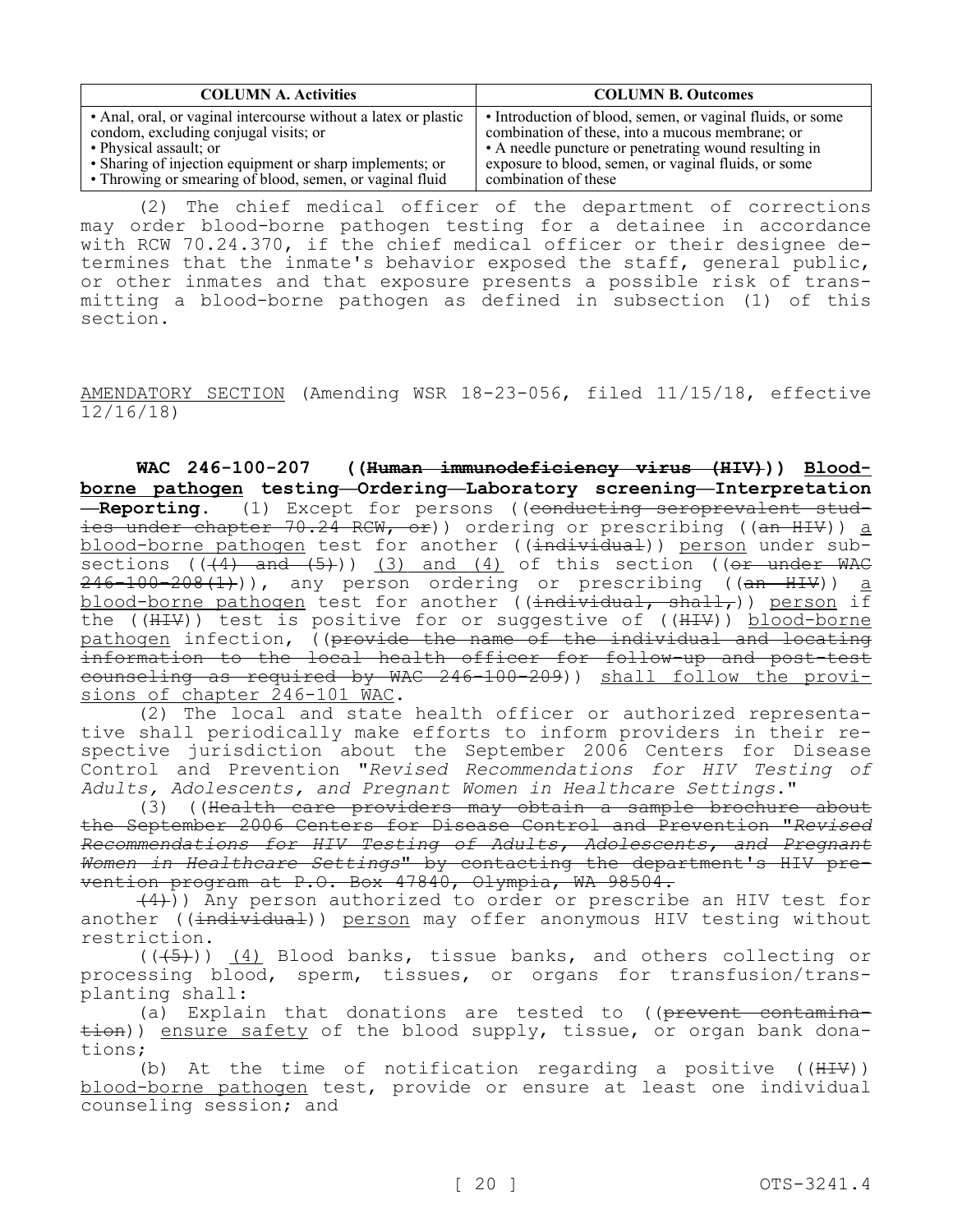(c) Inform the  $((\text{individual}))$  person that the name of the  $((\text{indi}$ vidual)) person testing positive for ((HIV infection)) a blood-borne pathogen will be confidentially reported to the state or local health officer.

 $((+6))$  (5) Persons subject to regulation under Title 48 RCW and requesting an insured, subscriber, or potential insured or subscriber to furnish the results of ((<del>an HIV</del>)) <u>a blood-borne pathogen</u> test for underwriting purposes, as a condition for obtaining or renewing coverage under an insurance contract, health care service contract, or health maintenance organization agreement shall:

(a) Before obtaining a specimen to perform ((an HIV)) a bloodborne pathogen test, provide written information to the ((individual)) person tested explaining  $($   $($   $\div$ 

(i) What an HIV test is;

(ii) Behaviors placing a person at risk for HIV infection;

 $(i$ iii))) which blood-borne pathogen test is being administered and that the purpose of  $((\text{HHV})$ ) blood-borne pathogen testing in this setting is to determine eligibility for coverage;

(((iv) The potential risks of HIV testing; and

(v) Where to obtain HIV pretest counseling.))

(b) Obtain informed specific written consent for  $((an H I V))$  a blood-borne pathogen test or tests. The written informed consent ((shall)) must include:

(i) An explanation of confidential treatment of test result reports limited to persons involved in handling or determining applications for coverage or claims for the applicant or claimant; and

(ii) That the name of the  $((\text{individual}))$  person testing positive for ((HIV infection)) a blood-borne pathogen will be confidentially reported to the state or local health officer( $($ ; and

(iii) At the time of notification regarding a positive HIV test, provide or ensure at least one individual counseling session)).

(c) Establish procedures to inform an applicant of the following:

(i) ((Post-test counseling specified under WAC 246-100-209 is required if an HIV test is positive or indeterminate;

(ii) Post-test counseling is done at the time any positive or indeterminate HIV test result is given to the tested individual;

 $(i$ iii))) The applicant ((is required to)) may designate a health care provider or health care agency to whom ( $\overline{(\text{positive or indetermin-}}$ nate HIV)) test results indicative of infection with a blood-borne pathogen are to be provided for interpretation ((and post-test coun $seting$ ) ; and

 $((+\pm v)$  When an individual applicant does not identify a designated health care provider or health care agency and the applicant's HIV test results are positive or indeterminate, the insurer, health care service contractor, or health maintenance organization shall provide the test results to the state or local health department for interpretation and post-test counseling.

(7))) (ii) Test results indicative of infection are sent directly to the applicant.

(6) Laboratories and other places where ((HIV)) blood-borne pathogen testing is performed must demonstrate compliance with all of the requirements in the medical test site rules, chapter 246-338 WAC.

 $(\overline{(\cdot\theta)}$  The department laboratory quality assurance section shall accept substitutions for enzyme immunoassay (EIA) screening only as approved by the United States Food and Drug Administration (FDA) and a published list or other written FDA communication.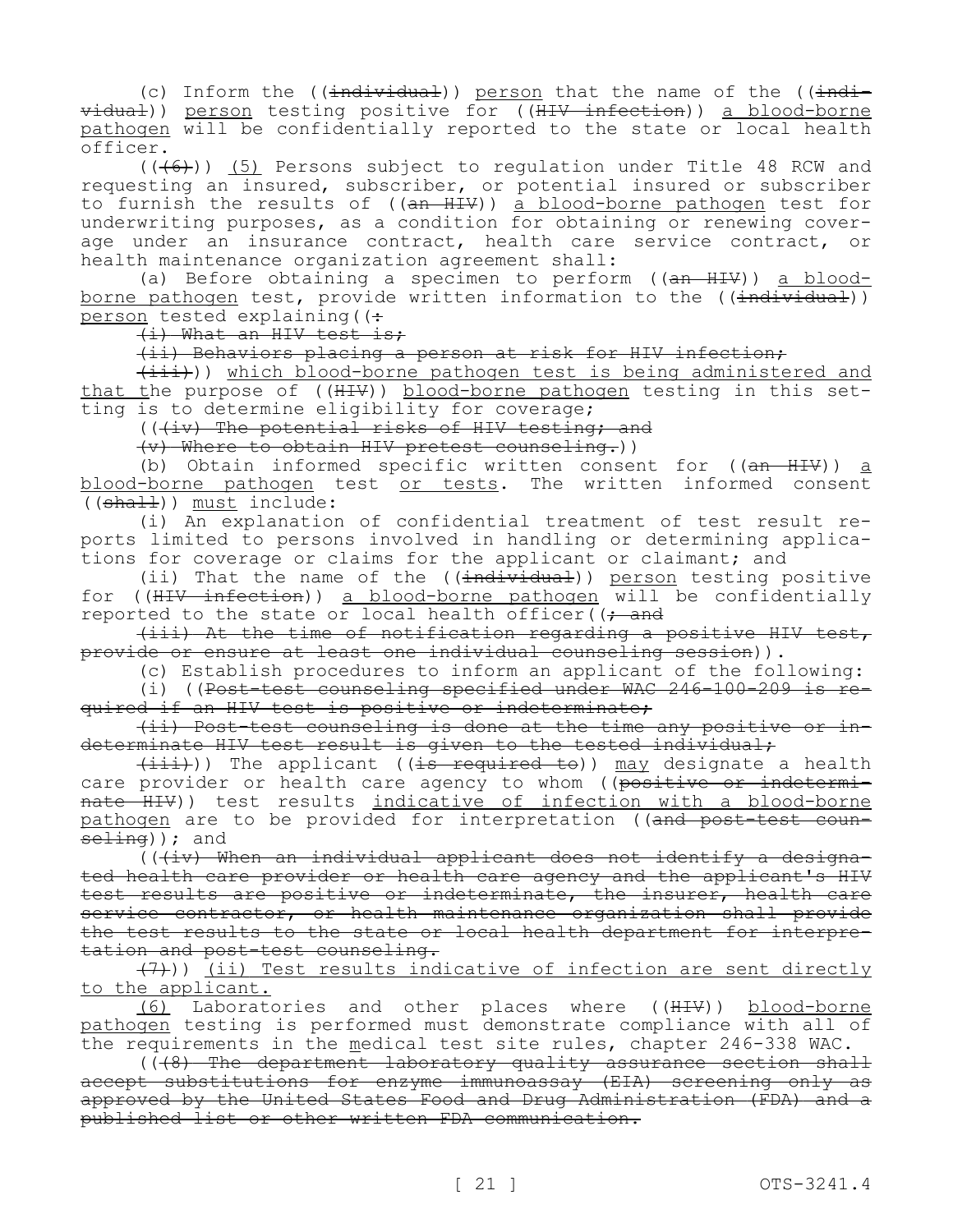(9))) (7) Persons informing a tested ((individual)) person of positive laboratory test results indicating ((HIV)) blood-borne pathogen infection shall do so only when:

(a) The test or sequence of tests has been approved by the FDA or the Federal Centers for Disease Control and Prevention as a confirmed positive test result; and

(b) ((Such)) The information consists of relevant facts communicated in such a way that it will be readily understood by the recipient and is linguistically, socially, culturally, and developmentally appropriate.

 $(1,10)$ ) (8) Persons may inform a tested ((individual)) person of the unconfirmed reactive results of an FDA-approved rapid ((HIV)) blood-borne pathogen test provided the test result is interpreted as preliminarily positive ((for HIV antibodies)), and the tested ((individual)) person is informed that:

(a) Further testing is necessary to confirm the reactive screening test result;

(b) The meaning of reactive screening test result is explained in simple terms, avoiding technical jargon;

(c) The importance of confirmatory testing is emphasized and a return visit for confirmatory test results is scheduled; and

(d) The importance of taking precautions to prevent transmitting infection to others while awaiting results of confirmatory testing is stressed.

AMENDATORY SECTION (Amending WSR 91-02-051, filed 12/27/90, effective 1/31/91)

**WAC 246-100-211 ((Special diseases—))Tuberculosis.** (1) Health care providers diagnosing or caring for a person with tuberculosis, whether pulmonary or nonpulmonary, shall:

(a) Report the case to the local health officer or local health ((department)) jurisdiction in accordance with the provisions of this chapter, and

(b) Report patient status to the local health officer every three months or as requested.

(2) The local health officer or local health (( $\frac{departner}{}$ ))  $\frac{ju-1}{u}$ risdiction shall:

(a) Have primary responsibility for control of tuberculosis within the designated jurisdiction;

(b) Maintain a tuberculosis control program including:

- (i) Prophylaxis,
- (ii) Treatment,
- (iii) Surveillance,
- (iv) Case finding,
- (v) Contact tracing, and

(vi) Other aspects of epidemiologic investigation;

(c) Maintain a tuberculosis register of all persons with tuberculosis, whether new or recurrent, within the local jurisdiction including information about:

(i) Identification of patient,

(ii) Clinical condition,

(iii) Epidemiology of disease,